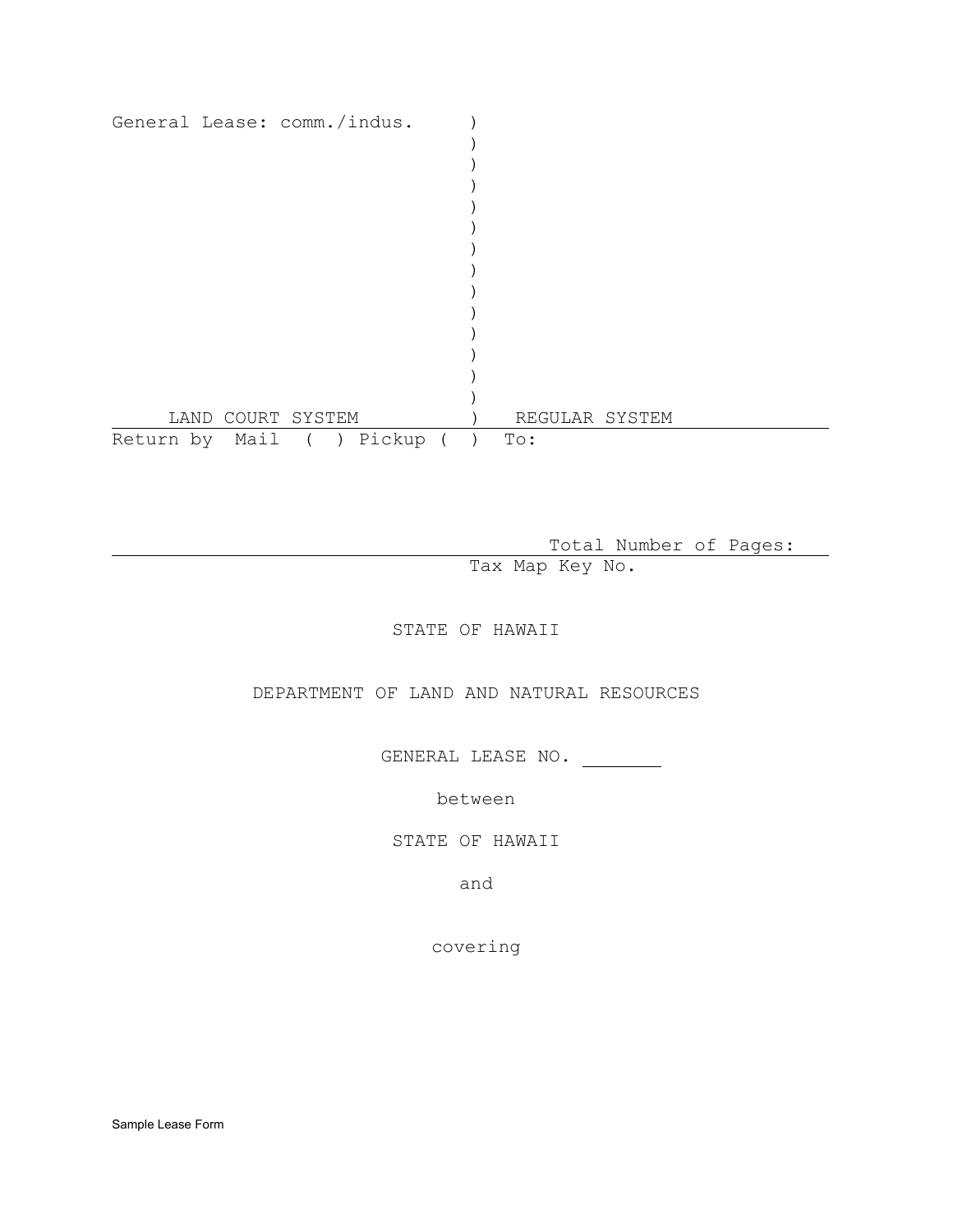# TABLE OF CONTENTS

Page

|                                                                                                                                                                                                        | 1                                                                                                     |  |  |  |  |  |  |  |  |  |
|--------------------------------------------------------------------------------------------------------------------------------------------------------------------------------------------------------|-------------------------------------------------------------------------------------------------------|--|--|--|--|--|--|--|--|--|
| 1                                                                                                                                                                                                      |                                                                                                       |  |  |  |  |  |  |  |  |  |
| REOPENING OF ANNUAL RENTAL                                                                                                                                                                             | $\mathbf{2}$                                                                                          |  |  |  |  |  |  |  |  |  |
|                                                                                                                                                                                                        | 3                                                                                                     |  |  |  |  |  |  |  |  |  |
| INTEREST RATE/SERVICE CHARGE                                                                                                                                                                           | 4                                                                                                     |  |  |  |  |  |  |  |  |  |
| RESERVATIONS:                                                                                                                                                                                          |                                                                                                       |  |  |  |  |  |  |  |  |  |
| Minerals and waters<br>$1$ .<br>2.<br>Ownership of improvements                                                                                                                                        | 5<br>5                                                                                                |  |  |  |  |  |  |  |  |  |
| AGREEMENTS AND COVENANTS BETWEEN PARTIES:                                                                                                                                                              |                                                                                                       |  |  |  |  |  |  |  |  |  |
| Payment of rent<br>1.<br>$2$ .<br>Taxes, assessments, etc<br>3.<br>Utility services<br>Covenant against discrimination<br>4.<br>5.                                                                     | 5<br>6<br>$6\,$<br>$6\phantom{1}6$<br>6                                                               |  |  |  |  |  |  |  |  |  |
| Waste and unlawful, improper or offensive<br>6.<br>use of premises<br>Compliance with laws<br>7.<br>8.<br>Inspection of premises<br>9.<br>Improvements<br>10.<br>Repairs to improvements               | 6<br>6<br>$\epsilon$<br>7<br>$\overline{7}$                                                           |  |  |  |  |  |  |  |  |  |
| 11.<br>12.<br>Character of use<br>13.<br>Assignments, etc<br>14.<br>15.<br>Release and indemnity<br>16.<br>Costs of litigation<br>17.<br>Liability insurance<br>18.<br>Bond, performance<br>19.<br>20. | 7<br>$\overline{7}$<br>$7\phantom{.0}$<br>$\,8\,$<br>$\,8\,$<br>9<br>$\overline{9}$<br>10<br>10<br>11 |  |  |  |  |  |  |  |  |  |
| 21.                                                                                                                                                                                                    | 11                                                                                                    |  |  |  |  |  |  |  |  |  |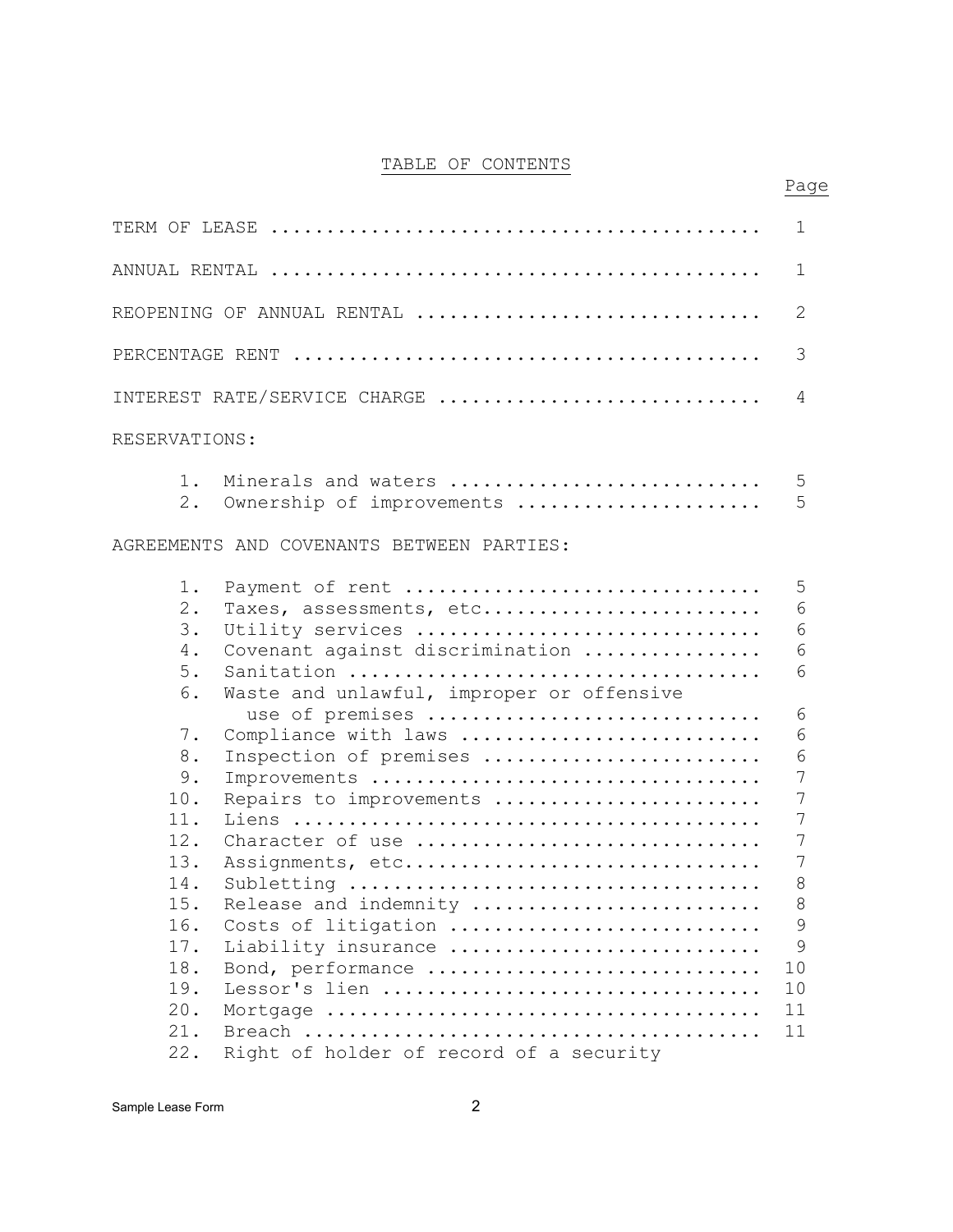|                     |                                         | 12 |
|---------------------|-----------------------------------------|----|
| 23.                 | Condemnation                            | 13 |
| 24.                 | Right to enter                          | 13 |
| 25.                 | Inspection by prospective bidders       | 14 |
| 26.                 | Acceptance of rent not a waiver         | 14 |
| 27.                 | Extension of time                       | 14 |
| 28.                 | Justification of sureties               | 14 |
| 29.                 | Waiver, modification, reimposition of   |    |
|                     | bond and liability insurance provisions | 15 |
| 30.                 | Quiet enjoyment                         | 15 |
| 31.                 |                                         | 15 |
| 32.                 | Non-warranty                            | 16 |
| 33.                 | Hazardous materials                     | 16 |
| 34.                 |                                         | 16 |
| 35.                 | Exhibits - Incorporation in lease       | 16 |
| 36.                 |                                         | 16 |
| 37.                 | Partial invalidity                      | 17 |
| 38.                 | Time is of the essence                  | 17 |
| 39.                 | Historic preservation                   | 17 |
| SPECIAL CONDITIONS: |                                         |    |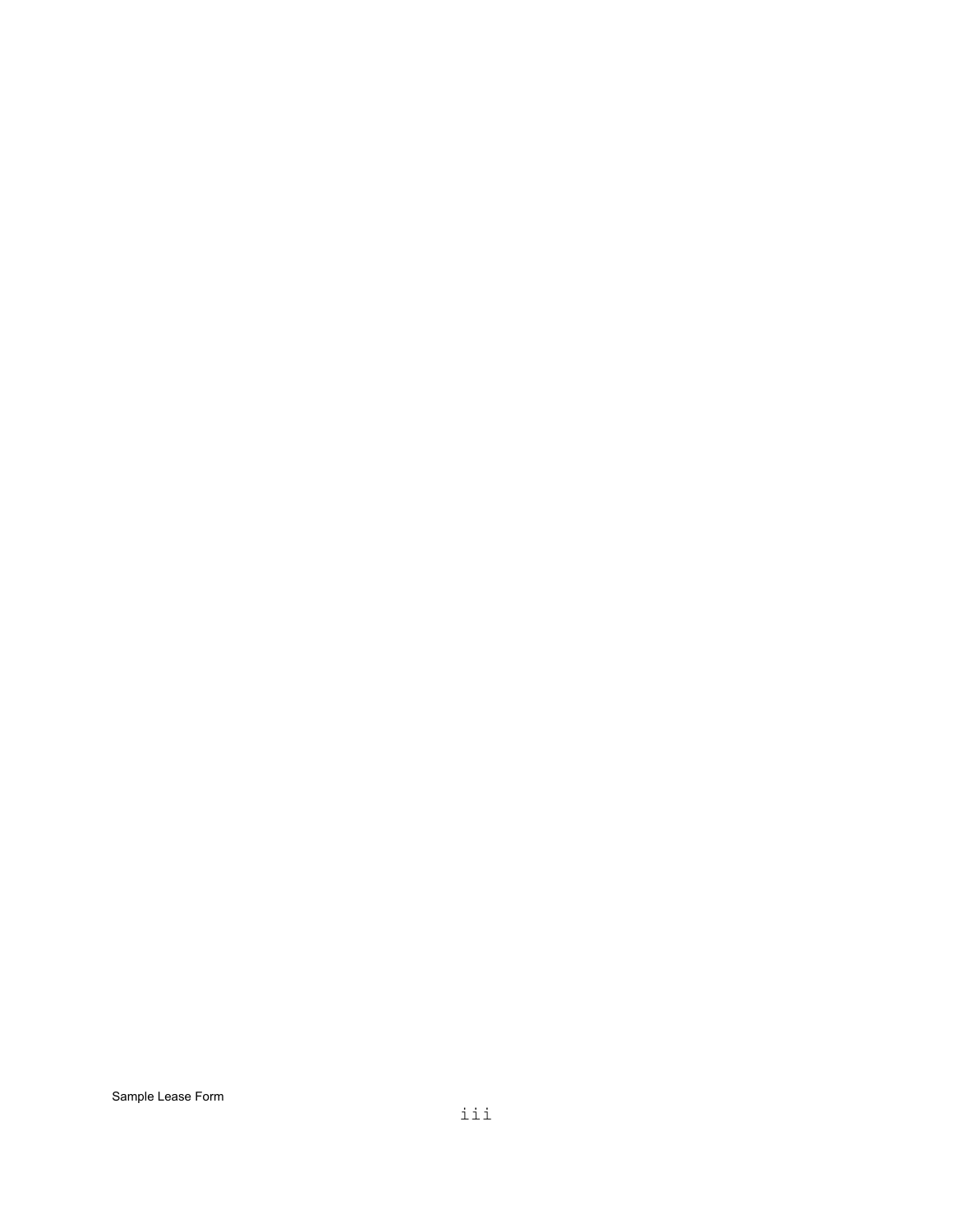### STATE OF HAWAII

#### DEPARTMENT OF LAND AND NATURAL RESOURCES

GENERAL LEASE NO. S-

THIS LEASE, made this day of , 20 , by and between the STATE OF HAWAII, hereinafter referred to as the "Lessor," by its Board of Land and Natural Resources, called the "Board," and

| whose address is                         |  |
|------------------------------------------|--|
|                                          |  |
| hereinafter referred to as the "Lessee." |  |

#### WITNESSETH:

The Lessor, pursuant to Section 171-35, 171-59(b), or 171-95(a)(2), Hawaii Revised Statutes, for and in consideration of the rent to be paid and of the terms, covenants and conditions herein contained, all on the part of the Lessee to be kept, observed and performed, does lease unto the Lessee, and the Lessee does lease from the Lessor the premises situate at

 , and identified as " ," containing an area of **1208**, more particularly described in Exhibit "A" and as shown on the map marked Exhibit "B," attached hereto and made parts hereof.

| TO HAVE AND TO HOLD the leased premises unto the                |
|-----------------------------------------------------------------|
| Lessee for the term of<br>years,                                |
| commencing on the<br>day of<br>20                               |
| up to and including the<br>day of                               |
| , unless sooner terminated as hereinafter provided, the         |
| Lessor reserving and the Lessee yielding and paying to the      |
| Lessor at the Office of the Department of Land and Natural      |
| Resources, Honolulu, Oahu, State of Hawaii, an annual rental as |
| provided hereinbelow, payable in advance, without notice or     |
| demand, in equal<br>installments on                             |
| of each and every year                                          |

during the term as follows:

Sample Lease Form

j.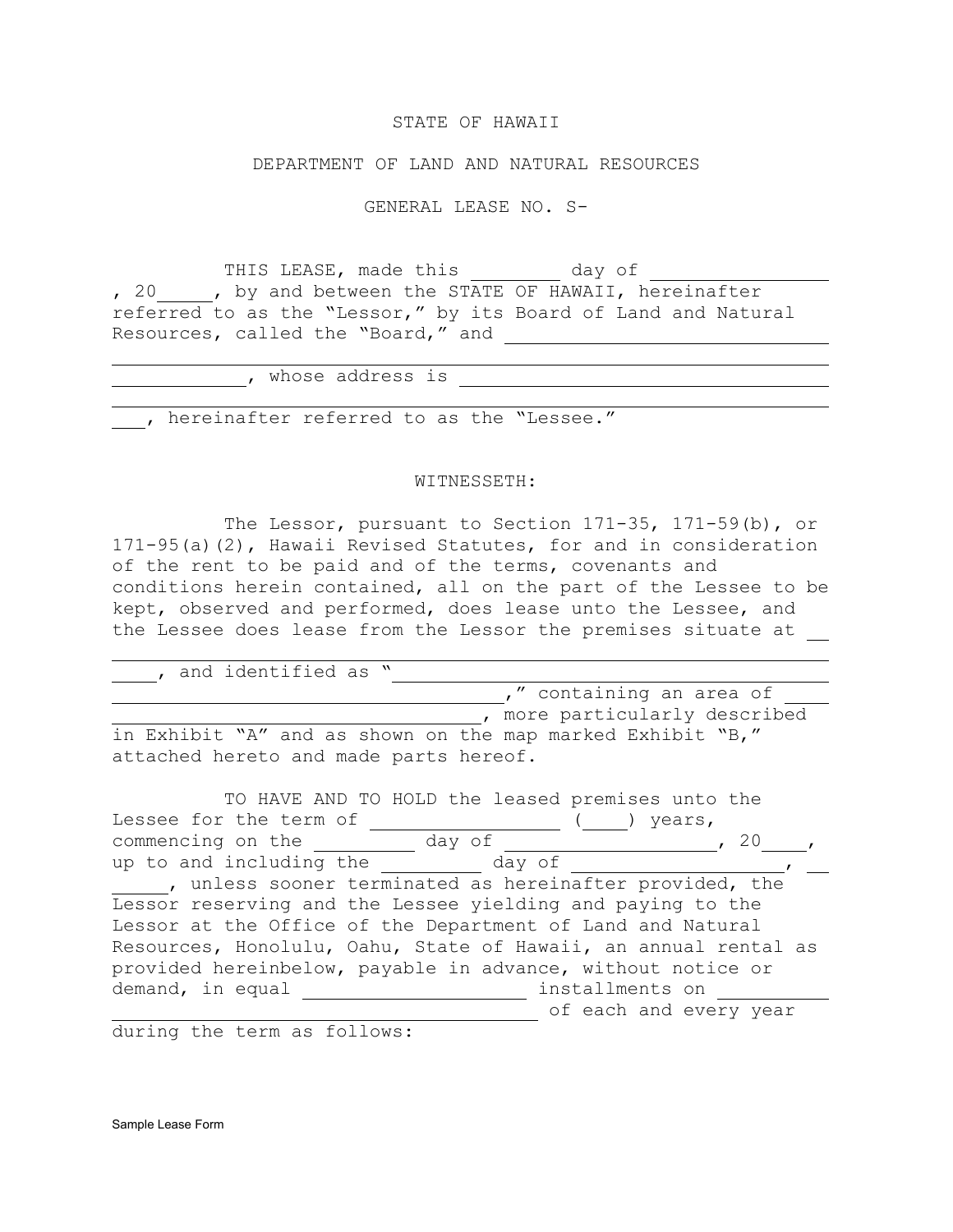|    | For the first |  | years, the sum |         |  |
|----|---------------|--|----------------|---------|--|
| оf |               |  |                | DOLLARS |  |
|    | per annum.    |  |                |         |  |

B. The annual rental reserved shall be reopened and redetermined on the

.

C. Determination of base rent and percentage rent upon reopening. The base rent and percentage rent for any ensuing period shall be the fair market rental at the time of reopening. At least six months prior to the time of reopening, the fair market rental, which must include both base rent and percentage rent, shall be determined by:

(1) An employee of the Department of Land and Natural Resources qualified to appraise lands; or

(2) A disinterested appraiser whose services shall be contracted for by the Board. Lessee shall be promptly notified of the determination by certified mail, return receipt requested, and provided with the complete appraisal prepared by the Board or the Board's appraiser. The determination shall be deemed received by Lessee on the date the Lessee signs the return receipt or three (3) days after mailing, whichever occurs first. Provided that if the Lessee does not agree upon the fair market rental as determined by the Board's appraiser, the Lessee must notify the Lessor in writing within thirty (30) days after receipt of the determination, and the Lessee shall appoint the Lessee's own appraiser whose name and address shall be stated in the notice. The Lessee shall provide the Board with the complete appraisal prepared by the Lessee's appraiser. Each party shall pay for its own appraiser. If the Board's and the Lessee's appraisers do not agree upon the lease rental, the Lessee and the Board shall, subject to section 171-17, Hawaii Revised Statutes, as may be amended from time to time, resolve the matter. The costs of mediation and arbitration shall be borne equally by the Lessee and the Board.

In the event that the fair market rental is not finally determined before the reopening date, the Lessee shall pay the rental as determined by the Board's appraiser until the new rent is determined, and the rental paid by Lessee shall then be subject to retroactive adjustments as appropriate.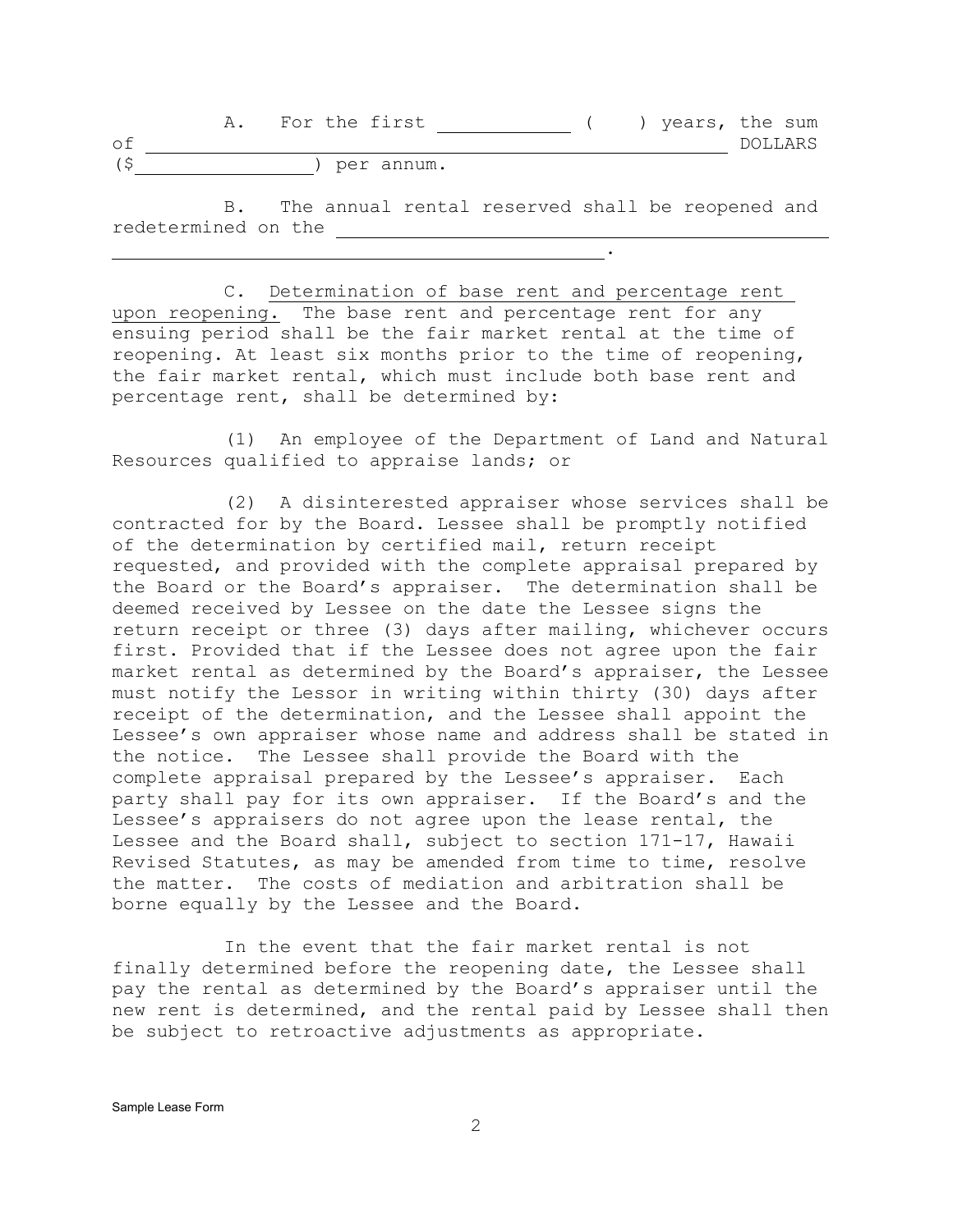Should the Lessee fail to notify Lessor in writing within thirty (30) days after receipt of the determination that Lessee disagrees with the fair market rental as determined by the Board's appraiser and that Lessee has appointed its own appraiser, then the fair market rental as determined by the Board's appraiser shall be deemed to have been accepted by Lessee and shall be the fair market rental as of the date of reopening.

#### D. Percentage Rent.

1. Percentage rent shall be payable annually in arrears, without notice or demand, no later than one hundred eighty (180) days after the close of each and every of Lessee's fiscal years. Each payment of percentage rent shall be accompanied by a written statement certified as correct by Lessee, or a person duly authorized by Lessee, showing in accurate detail the amount of gross receipts, by category, for the payment period, and reviewed financial statements prepared according to generally accepted accounting principles.

2. Percentage rent shall be equal to two percent (2%) of the annual gross revenue from the leased premises to the extent such amount exceeds the annual base rent.

3. The annual gross revenue shall include all revenues generated from, on, or within the leased premises, including but not limited to room revenues, food and beverage sales, retail sales, commissions and the gross revenues of any sublessee or concessionaire (but not including the revenues from licensees of space for radio, television, cellular phone or other similar transmission antennas), less adjustments for:

a. Discounts, refunds and allowances made on any sale;

b. Sales and use taxes, hotel room or tourist taxes, general excise tax or other similar taxes now or in the future imposed on the sales of rooms, food, beverages, merchandise or services, but only if such taxes are added to the selling price, separately stated, and collected separately from the sell price of merchandise or services, from customers;

c. Sales of fixtures, furnishings, trade fixtures or personal property that are not retail merchandise and are not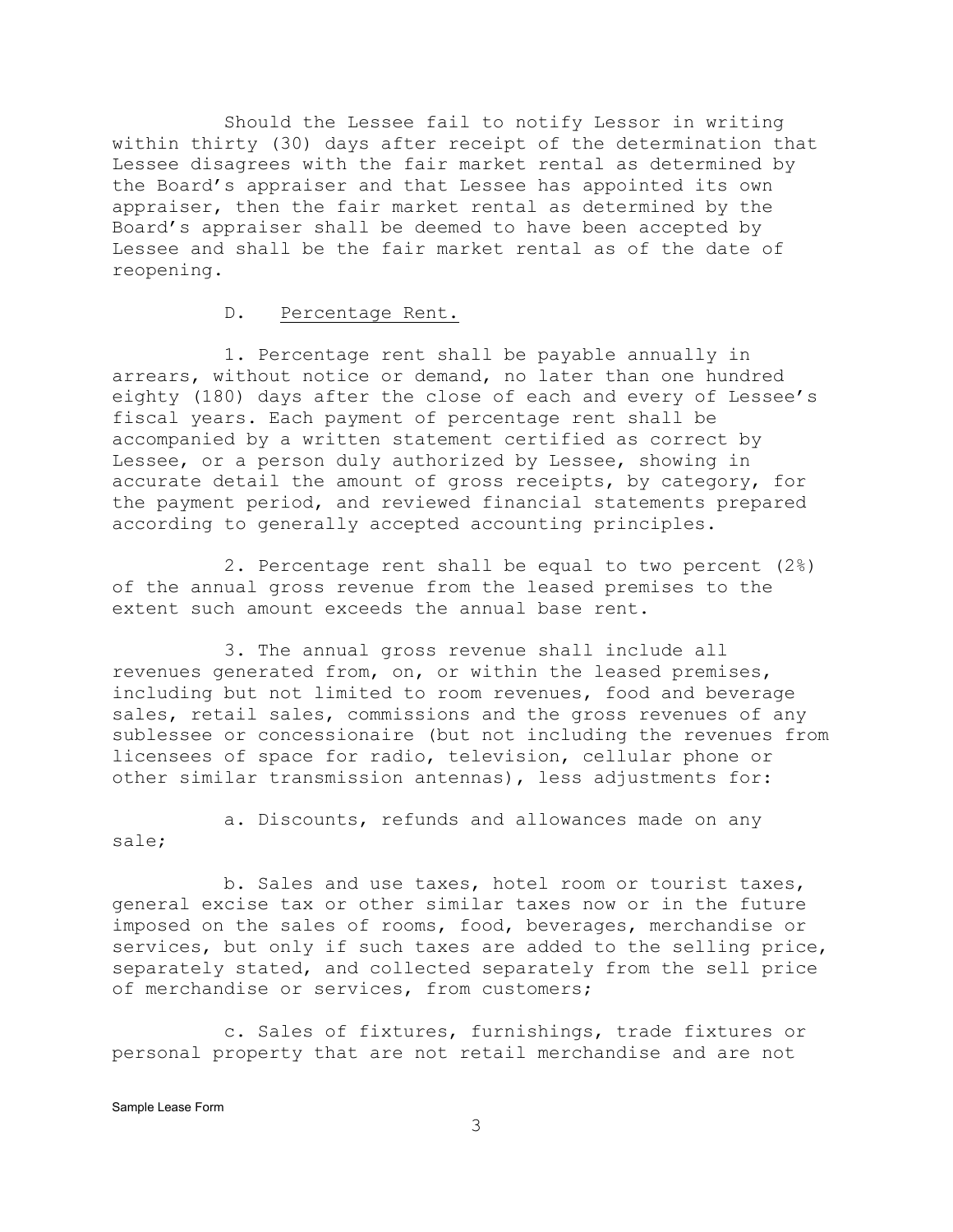sold in the ordinary course by the Lessee;

d. Charges made by credit card companies not directly or indirectly owned or controlled by the Lessee;

e. Receipts from sales of meals to employees of the Lessee consumed on the demised premises and sold to them at or below cost in the course of their employment, provided such sales are registered and recorded separately from other sales;

f. Gratuities or tips received by employees from patrons or service charges collected and turned over to employees in lieu of such employees receiving gratuities or tips from patrons;

g. Rent received from sublessees or concessionaires whose gross revenues are included in the calculation of annual gross revenue.

4. Lessee shall at all times keep and maintain accurate records of all business transactions and sales made in and from the premises. Lessor shall have the right at all reasonable times during business hours, through Lessor's duly authorized agent, attorney, or accountant, to inspect and make copies of Lessee's records, accounts, and books in any way bearing on such sales (including copies of tax or information returns furnished any governmental authority), at the premises or at any other office of Lessee at which such books, records, and accounts may be kept, and to inspect the records, accounts and books in any way bearing on sales of any other person or firm selling goods or services in or from any part of the premises. All such information shall be held by Lessor, its agents, attorneys, and accountants in strictest confidence.

5. If an audit discloses that Lessee has underpaid the percentage rent due for any period, Lessor shall notify Lessee in writing of such deficiency and upon such notification the deficient amount shall be immediately due and payable by Lessee. If an audit by Lessor's accountant or by a licensed independent certified public accountant retained by Lessor shall disclose that rent has been underpaid by two percent (2%) or more for any period under examination, Lessor, in addition to any other remedies available in this lease or otherwise, shall be entitled to reimbursement of all costs and expenses incurred in completing any such audit in addition to any deficiency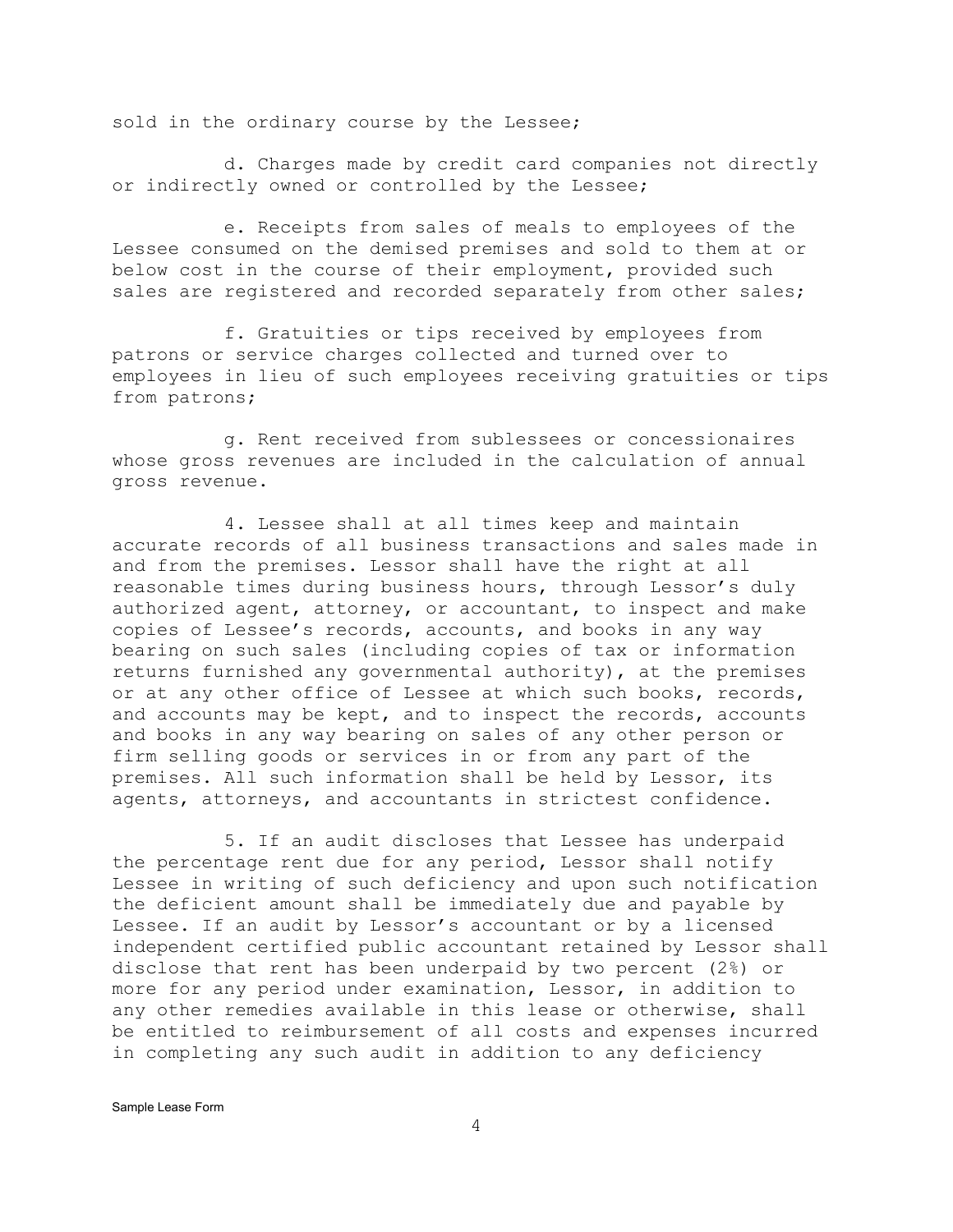(together with applicable interest, service charge and other charges)revealed or disclosed.

6. If an audit discloses that Lessee has overpaid the percentage rent due for any period, Lessor shall notify Lessee in writing of such overpayment. Overpaid amounts shall be credited to and set off against rental amounts next due and payable following the date that such overpayment is discovered or revealed.

E. The interest rate on any and all unpaid or delinquent rentals shall be at one percent (1%) per month, plus a service charge of FIFTY AND NO/100 DOLLARS (\$50.00) a month for each delinquent payment.

RESERVING UNTO THE LESSOR THE FOLLOWING:

1. Minerals and waters. (a) All minerals as hereinafter defined, in, on or under the premises and the right, on its own behalf or through persons authorized by it, to prospect for, mine and remove the minerals and to occupy and use so much of the surface of the ground as may be required for all purposes reasonably extending to the mining and removal of the minerals by any means whatsoever, including strip mining. "Minerals," as used herein, shall mean any or all oil, gas, coal, phosphate, sodium, sulphur, iron, titanium, gold, silver, bauxite, bauxitic clay, diaspore, boehmite, laterite, gibbsite, alumina, all ores of aluminum and, without limitation thereon, all other mineral substances and ore deposits, whether solid, gaseous or liquid, including all geothermal resources, in, on, or under the land, fast or submerged; provided, that "minerals" shall not include sand, gravel, rock or other material suitable for use and used in general construction in furtherance of the Lessee's permitted activities on the premises and not for sale to others. (b) All surface and ground waters appurtenant to the premises and the right on its own behalf or through persons authorized by it, to capture, divert or impound the same and to occupy and use so much of the premises required in the exercise of this right reserved; provided, however, that as a condition precedent to the exercise by the Lessor of the rights reserved in this paragraph, just compensation shall be paid to the Lessee for any of Lessee's improvements taken.

2. Ownership of improvements. The ownership of all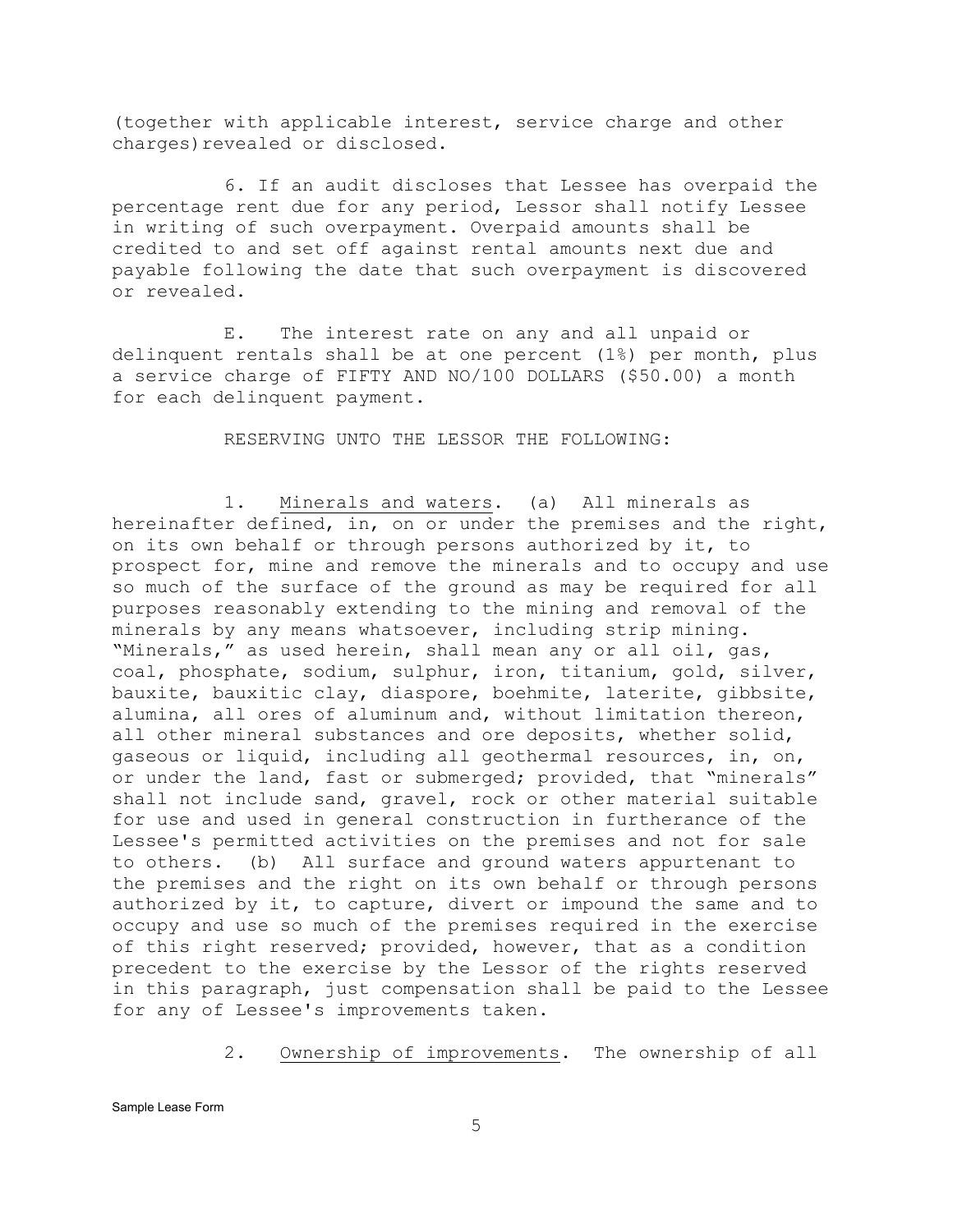improvements of whatever kind or nature, including but not limited to fences and stockwater system(s) located on the land prior to or on the commencement date of this lease, excluding those improvements constructed during the term of this lease unless provided otherwise.

SUBJECT TO the rights of native tenants and to regulatory rights and ownership rights (if any) of the State of Hawaii established pursuant to state law including chapter 6E, Hawaii Revised Statutes, over prehistoric or historic remains found in, on, or under the land.

HE LESSEE COVENANTS AND AGREES WITH THE LESSOR AS FOLLOWS:

1. Payment of rent. The Lessee shall pay the rent to the Lessor at the times, in the manner and form provided in this lease and at the place specified above, or at any other place the Lessor may from time to time designate, in legal tender of the United States of America.

2. Taxes, assessments, etc. The Lessee shall pay or cause to be paid, when due, the amount of all taxes, rates, and assessments of every description as to which the premises or any part, or any improvements, or the Lessor or Lessee, are now or may be assessed or become liable by authority of law during the term of this lease; provided, however, that with respect to any assessment made under any betterment or improvement law which may be payable in installments, Lessee shall be required to pay only those installments, together with interest, which becomes due and payable during the term of this lease.

3. Utility services. The Lessee shall be responsible for obtaining any utility services and shall pay when due all charges, duties and rates of every description, including water, sewer, gas, refuse collection or any other charges, as to which the premises or any part, or any improvements, or the Lessor or Lessee may become liable for during the term, whether assessed to or payable by the Lessor or Lessee.

4. Covenant against discrimination. The use and enjoyment of the premises shall not be in support of any policy which discriminates against anyone based upon race, creed, sex, color, national origin, religion, marital status, familial status, ancestry, physical handicap, disability, age or HIV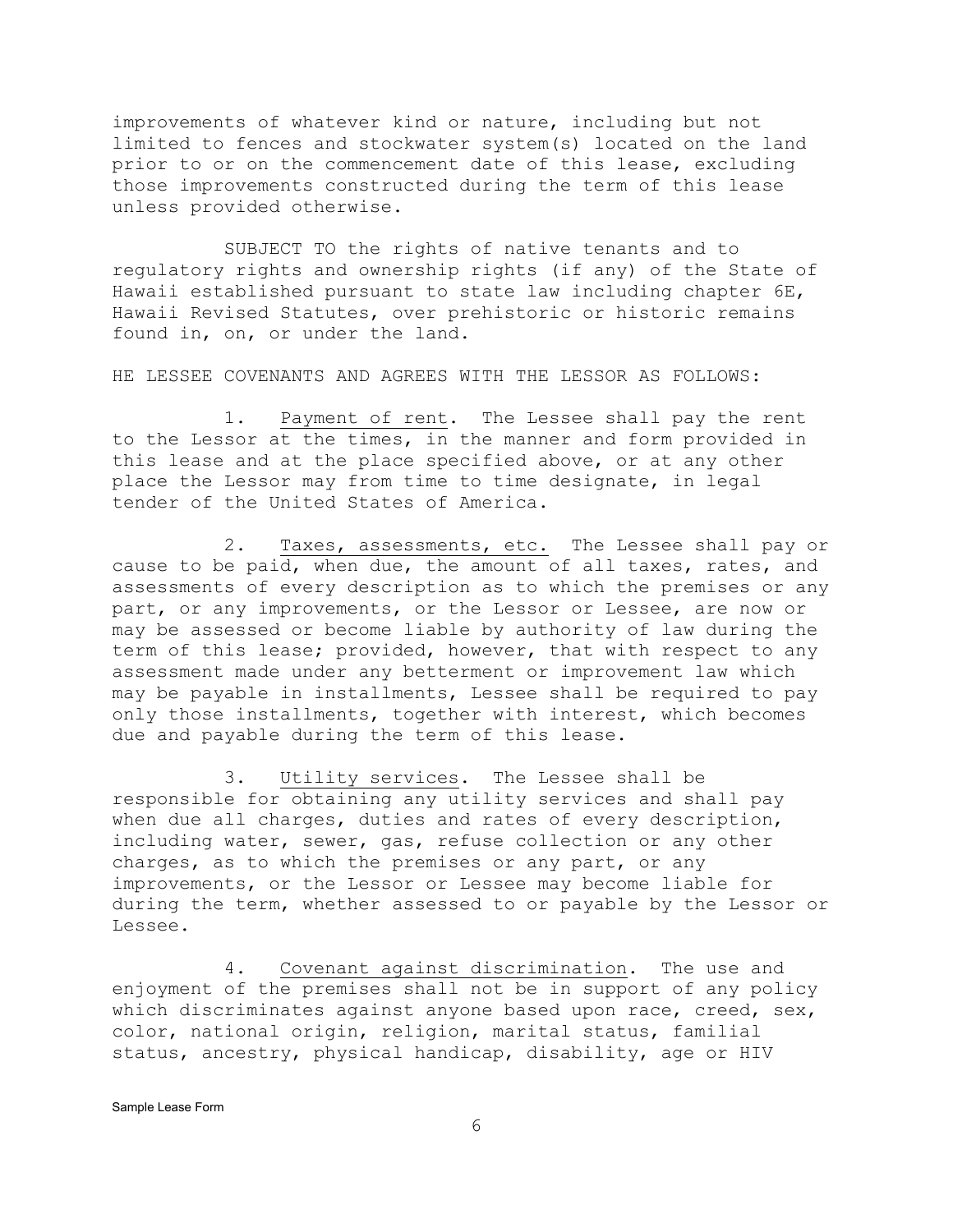(human immunodeficiency virus) infection.

5. Sanitation. The Lessee shall keep the premises and improvements in a strictly clean, sanitary and orderly condition.

6. Waste and unlawful, improper or offensive use of premises. The Lessee shall not commit, suffer or permit to be committed any waste, nuisance, strip, or unlawful, improper or offensive use of the premises or any part, nor, without the prior written consent of the Lessor, cut down, remove or destroy, or suffer to be cut down, removed or destroyed, any trees now growing on the premises.

7. Compliance with laws. The Lessee shall comply with all of the requirements of all municipal, state, and federal authorities and observe all municipal, state and federal laws applicable to the premises, now in force or which may be in force.

8. Inspection of premises. The Lessee shall permit the Lessor and its agents, at all reasonable times during the lease term, to enter the premises and examine the state of its repair and condition.

9. Improvements. The Lessee shall not at any time during the term construct, place, maintain or install on the premises any building, structure or improvement of any kind and description except with the prior written approval of the Chairperson and upon those conditions the Chairperson may impose, including any adjustment of rent, unless otherwise provided in this lease. The Lessee shall own these improvements until the expiration or other termination of the lease, at which time the ownership shall, at the option of the Lessor, remain and become the property of the Lessor or shall be removed by Lessee at Lessee's sole cost and expense.

10. Repairs to improvements. The Lessee shall, at its own expense, keep, repair, and maintain all buildings and improvements now existing or hereafter constructed or installed on the premises in good order, condition and repair, reasonable wear and tear excepted.

11. Liens. The Lessee shall not commit or suffer any act or neglect which results in the premises, any improvement,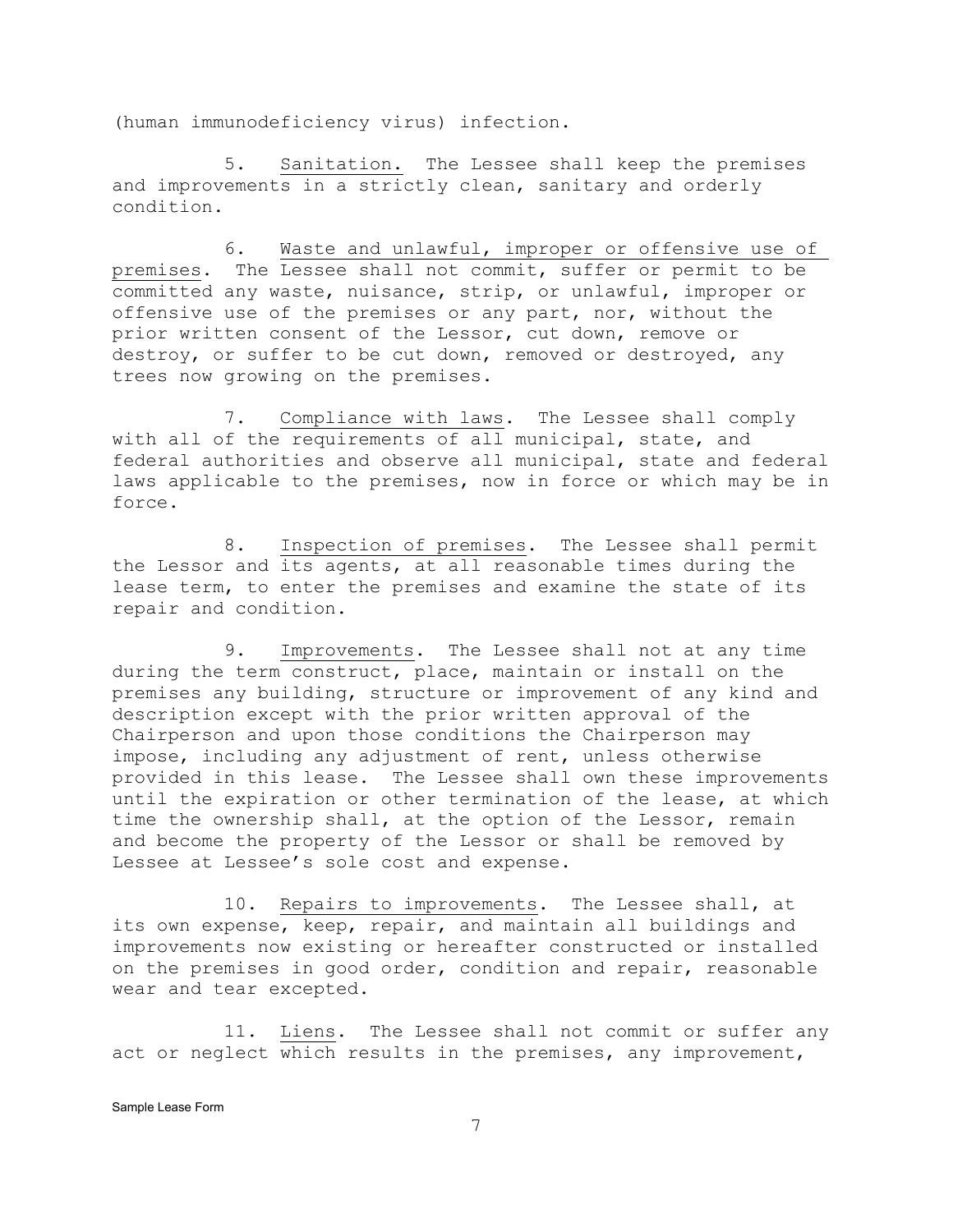or the leasehold estate of the Lessee becoming subject to any attachment, lien, charge, or encumbrance, except as provided in this lease, and shall release, indemnify, defend, and hold the Lessor harmless from and against all attachments, liens, charges, and encumbrances and all resulting expenses.

12. Character of use. The Lessee shall use or allow the premises leased to be used solely for purpose(s).

13. Assignments, etc. The Lessee shall not transfer, assign, or permit any other person to occupy or use the premises, or any portion, or transfer or assign this lease or any interest, either voluntarily or by operation of law, except by way of devise, bequest, or intestate succession, and any transfer or assignment made shall be null and void; provided that with the prior written approval of the Board the assignment and transfer of this lease, or any portion, may be made in accordance with current industry standards, as determined by the Board; provided, further, that prior to the approval of any assignment of lease, the Board shall have the right to review and approve the consideration paid by the Assignee and may condition its consent to the assignment of the lease on payment by the Lessee of a premium based on the amount by which the consideration for the assignment, whether by cash, credit, or otherwise, exceeds the straight-line depreciated cost of improvements and trade fixtures being transferred to the Assignee pursuant to the Assignment of Lease Evaluation Policy adopted by the Board on December 15, 1989, as amended, a copy of which is attached hereto as Exhibit " ." The premium on any subsequent assignments shall be

determined as specified in the above-mentioned Evaluation Policy.

With respect to state agricultural leases, in the event of foreclosure or sale, the above-described premium shall be assessed only after the encumbrances of record and any other advances made by the holders of a security interest are paid.

If the Lessee is a partnership, joint venture or corporation, the sale or transfer of 20% or more of ownership interest or stocks by dissolution, merger or any other means shall be deemed an assignment for purposes of this paragraph and subject to the right of the Lessor to impose the foregoing premium as set forth in Exhibit " ."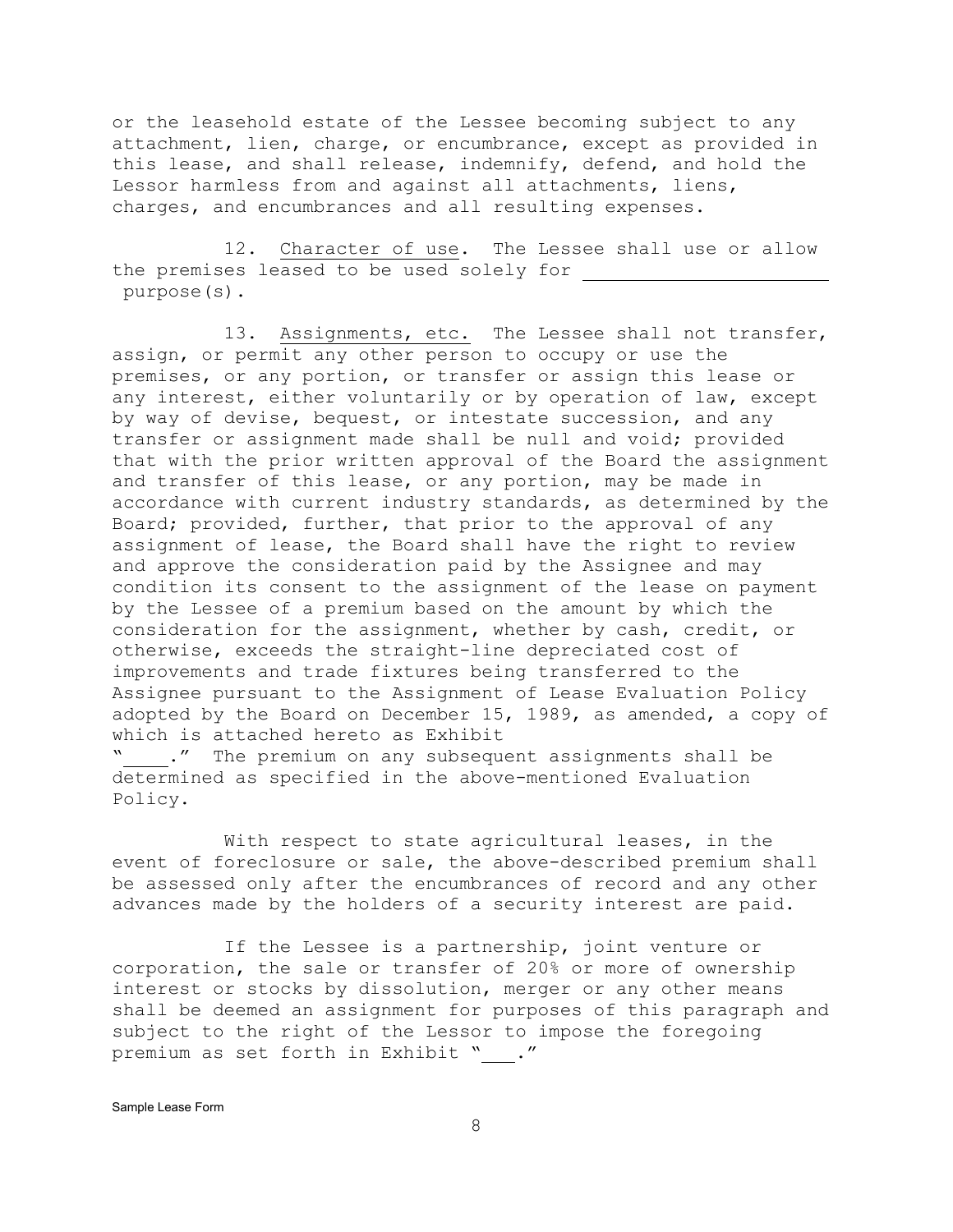14. Subletting. The Lessee shall not sublet the whole or any part of the demised premises except with the approval of the Board; provided that prior to the approval, the Board shall have the right to review and approve the rent to be charged to the sublessee; provided further that in the case where the Lessee is required to pay rent based on a percentage of its gross receipts, the receipts of the sublessee shall be included as part of the Lessee's gross receipts; provided further that the Board shall have the right to review and, if necessary, revise the rent of the demised premises based upon the rental rate charged to the sublessee including the percentage rent, if applicable, and provided that the rent may not be revised downward.

15. Release and indemnity. The Lessee shall release, indemnify, defend, and hold the Lessor harmless from and against any claim or demand for loss, liability, or damage, including claims for bodily injury, wrongful death, or property damage, arising out of or resulting from: 1) any act or omission on the part of Lessee relating to Lessee's use, occupancy, maintenance, or enjoyment of the premises; 2) any failure on the part of the Lessee to maintain the premises and sidewalks, roadways and parking areas adjacent thereto in Lessee's use and control, and including any accident, fire or nuisance, growing out of or caused by any failure on the part of the Lessee to maintain the premises in a safe condition; and 3) from and against all actions, suits, damages, and claims by whomsoever brought or made by reason of the Lessee's non-observance or non-performance of any of the terms, covenants, and conditions of this lease or the rules, regulations, ordinances, and laws of the federal, state, municipal or county governments.

16. Costs of litigation. In case the Lessor shall, without any fault on Lessor's part, be made a party to any litigation commenced by or against the Lessee (other than condemnation proceedings), the Lessee shall pay all costs, including reasonable attorney's fees, and expenses incurred by or imposed on the Lessor; furthermore, the Lessee shall pay all costs, including reasonable attorney's fees, and expenses which may be incurred by or paid by the Lessor in enforcing the covenants and agreements of this lease, in recovering possession of the premises, or in the collection of delinquent rental, taxes, and any and all other charges.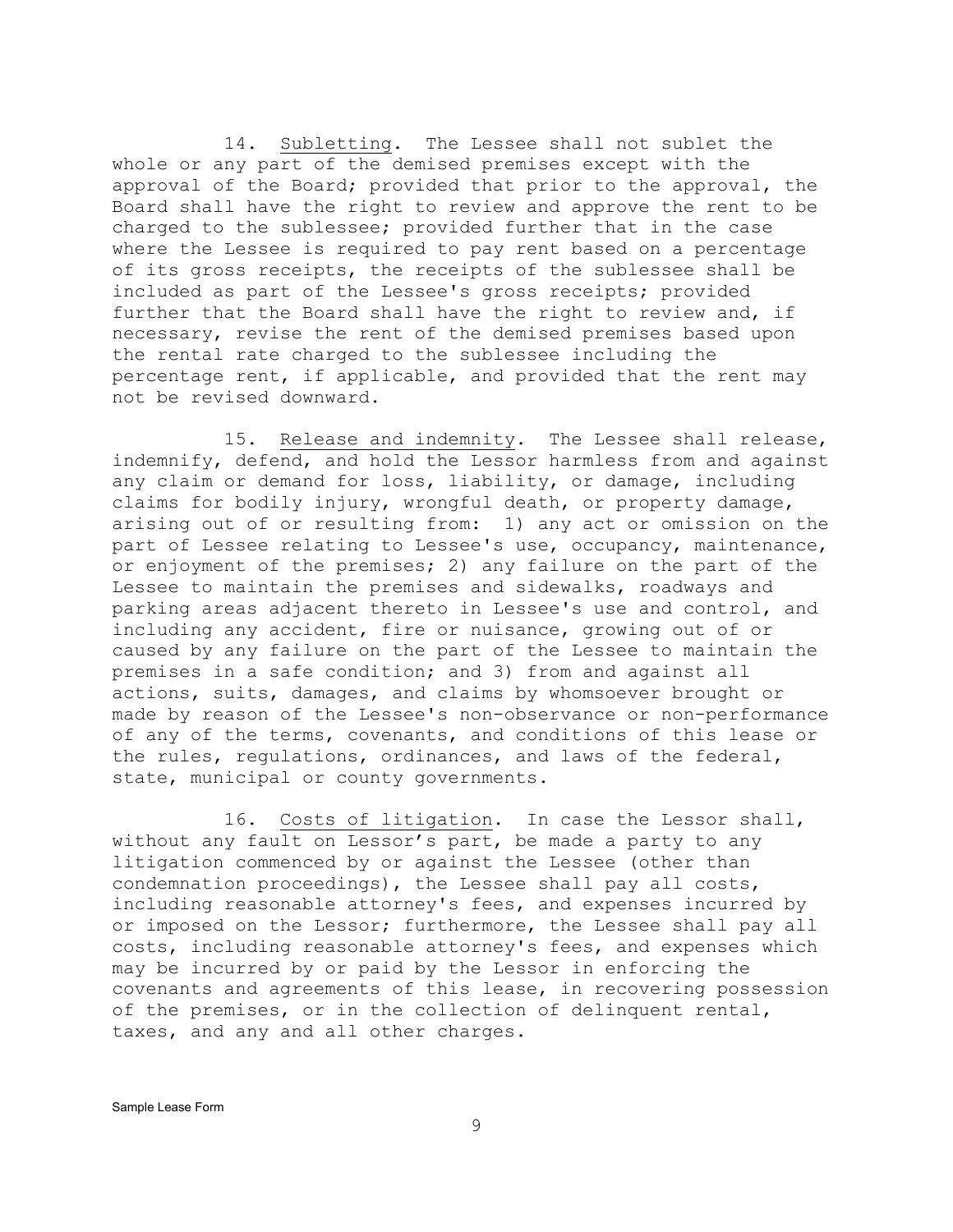17. Liability insurance. The Lessee shall procure and maintain, at its cost and expense and acceptable to the Lessor, in full force and effect throughout the term of this lease, general liability insurance, or its equivalent, with an insurance company or companies licensed or authorized to do business in the State of Hawaii with an AM Best rating of not less than "A- VIII" or other comparable and equivalent industry rating, in an amount of at least \$1,000,000.00 for each occurrence and \$2,000,000.00 aggregate, and with coverage terms acceptable to the Chairperson of the Board. The policy or policies of insurance shall name the State of Hawaii as an additional insured. A copy of the policy or other documentation required by the Lessor shall be filed with the State of Hawaii, Department of Land and Natural Resources. The insurance shall cover the entire premises, including all buildings, improvements, and grounds and all roadways or sidewalks on or adjacent to the premises in the use or control of the Lessee.

The Lessee, prior to entry and use of the premises or within fifteen (15) days from the effective date of this lease, whichever is sooner, shall furnish the Lessor with a policy(s) or other documentation required by the Lessor showing the policy(s) to be initially in force, keep the policy(s) or other documentation required by the Lessor on deposit during the entire lease term, and furnish a like policy(s) or other documentation required by the Lessor upon each renewal of the policy(s). This insurance shall not be cancelled, limited in scope of coverage, or nonrenewed until after thirty (30) days written notice has been given to the Lessor. The Lessor may at any time require the Lessee to provide Lessor with copies of the insurance policy(s) that are or were in effect during the lease period or other documentation required by the Lessor.

The Lessor shall retain the right at any time to review the coverage, form, and amount of the insurance required by this lease. If, in the opinion of the Lessor, the insurance provisions in this lease do not provide adequate protection for the Lessor, the Lessor may require Lessee to obtain insurance sufficient in coverage, form, and amount to provide adequate protection. The Lessor's requirements shall be reasonable but shall be designed to assure protection for and against the kind and extent of the risks which exist at the time a change in insurance is required. The Lessor shall notify Lessee in writing of changes in the insurance requirements and Lessee shall deposit copies of acceptable insurance policy(s) or other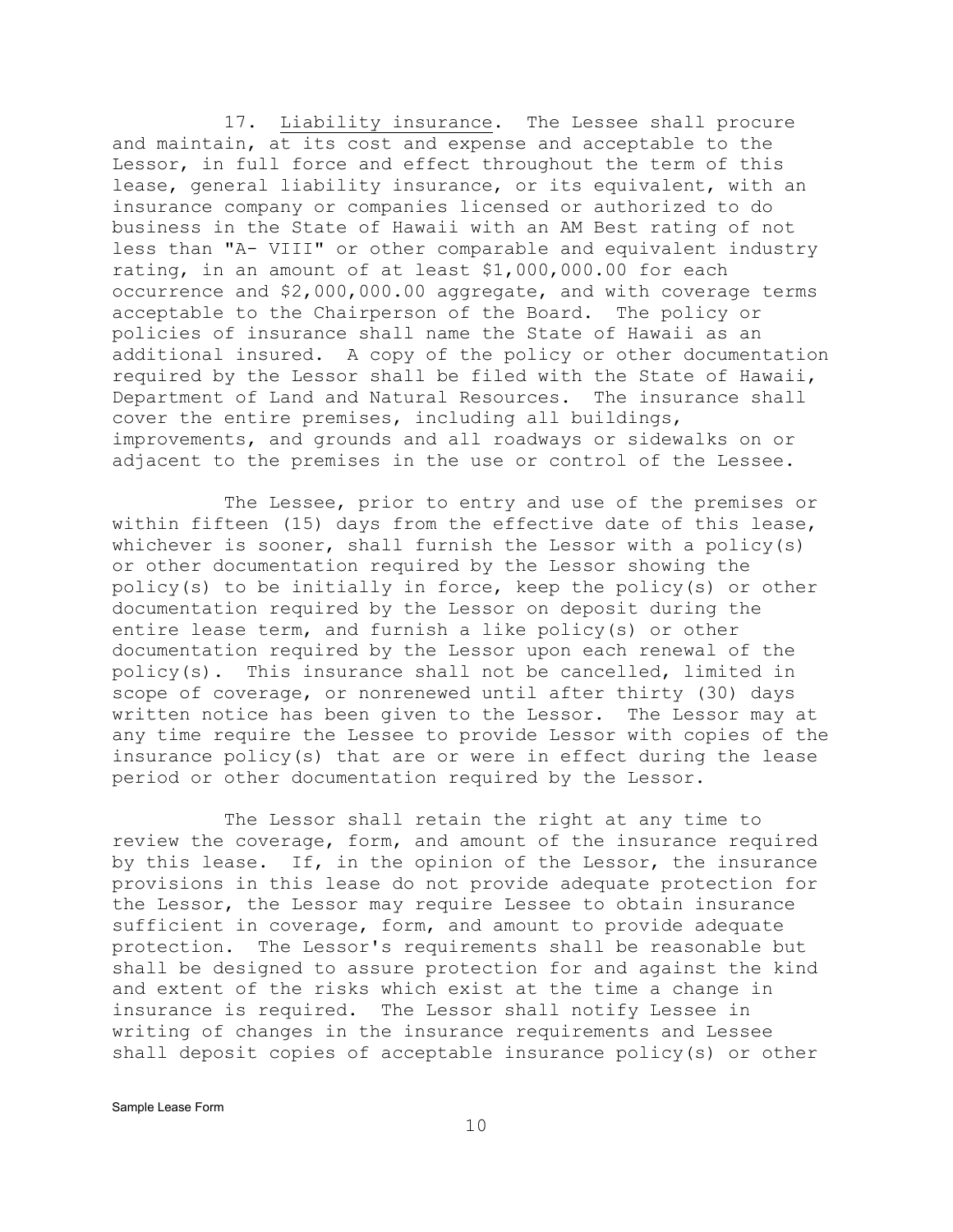documentation required by the Lessor thereof, with the Lessor incorporating the changes within thirty (30) days of receipt of the notice.

The procuring of the required policy(s) of insurance shall not be construed to limit Lessee's liability under this lease nor to release or relieve the Lessee of the indemnification provisions and requirements of this lease. Notwithstanding the policy(s) of insurance, Lessee shall be obligated for the full and total amount of any damage, injury, or loss caused by Lessee's negligence or neglect connected with this lease.

It is agreed that any insurance maintained by the Lessor will apply in excess of, and not contribute with, insurance provided by Lessee's policy.

18. Bond, performance. The Lessee shall, at its own cost and expense, within fifteen (15) days from the effective date of this lease, procure and deposit with the Lessor and thereafter keep in full force and effect during the term of this lease a good and sufficient surety bond, conditioned upon the full and faithful observance and performance by Lessee of all the terms, conditions, and covenants of this lease, in an amount equal to two times the annual rental then payable. This bond shall provide that in case of a breach or default of any of the lease terms, covenants, conditions, and agreements, the full amount of the bond shall be paid to the Lessor as liquidated and ascertained damages and not as a penalty.

19. Lessor's lien. The Lessor shall have a lien on all the buildings and improvements placed on the premises by the Lessee, on all property kept or used on the premises, whether the same is exempt from execution or not and on the rents of all improvements and buildings located on the premises for all Lessor's costs, attorney's fees, rent reserved, for all taxes and assessments paid by the Lessor on behalf of the Lessee, and for the payment of all money provided in this lease to be paid by the Lessee, and this lien shall continue until the amounts due are paid.

20. Mortgage. Except as provided in this lease, the Lessee shall not mortgage, hypothecate, or pledge the premises, any portion, or any interest in this lease without the prior written approval of the Chairperson and any mortgage,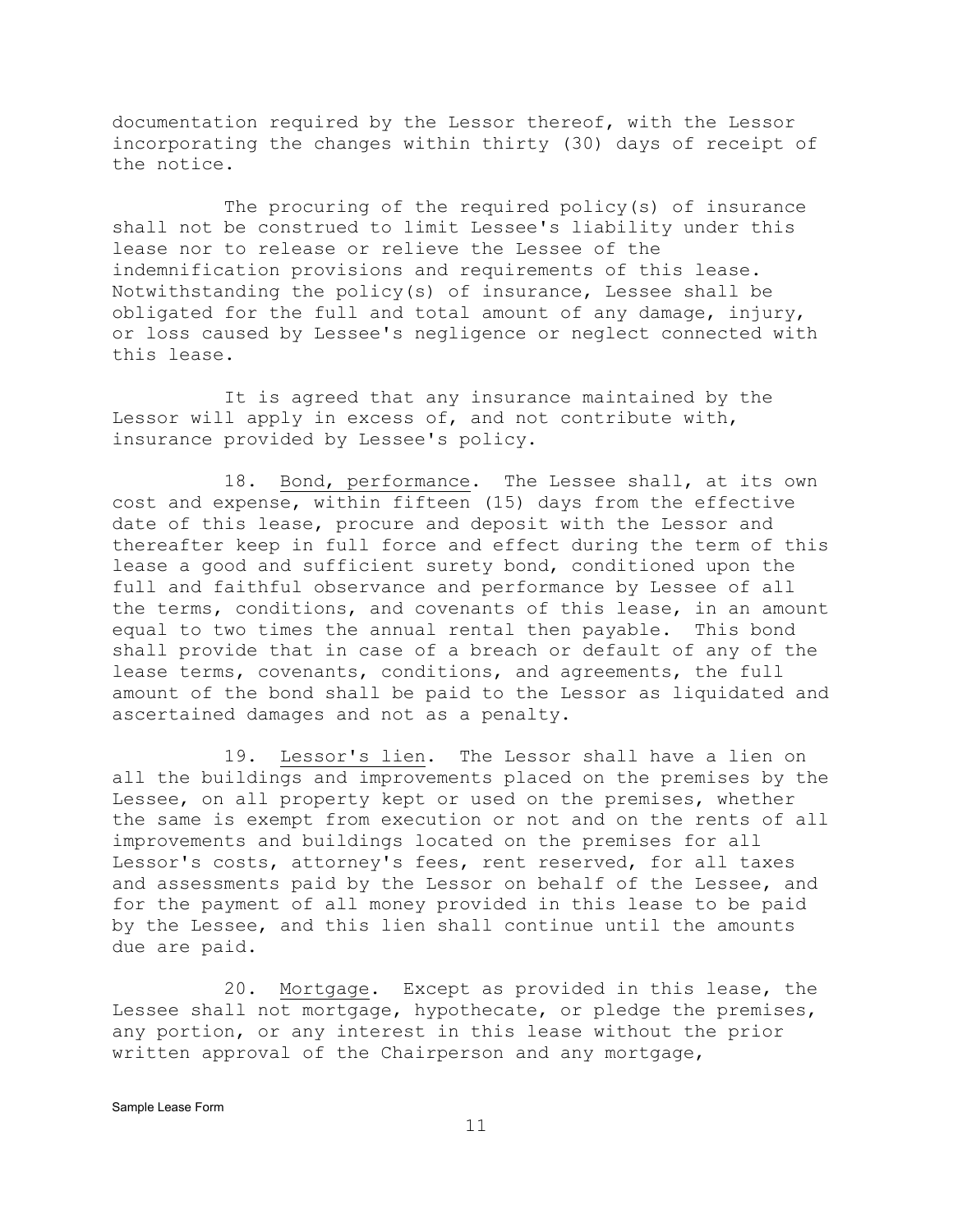hypothecation, or pledge without the approval shall be null and void.

Upon due application and with the written consent of the Chairperson, the Lessee may mortgage this lease, or any interest, or create a security interest in the leasehold of the public land. If the mortgage or security interest is to a recognized lending institution in either the State of Hawaii or elsewhere in the United States, the consent may extend to foreclosure and sale of Lessee's interest at the foreclosure to any purchaser, including the mortgagee, without regard to whether or not the purchaser is qualified to lease, own, or otherwise acquire and hold the land or any interest. The interest of the mortgagee or holder shall be freely assignable. The term "holder" shall include an insurer or guarantor of the obligation or condition of the mortgage, including the Department of Housing and Urban Development through the Federal Housing Administration, the Federal National Mortgage Association, the Veterans Administration, the Small Business Administration, Farmers Home Administration, or any other Federal agency and their respective successors and assigns or any lending institution authorized to do business in the State of Hawaii or elsewhere in the United States; provided, that the consent to mortgage to a non-governmental holder shall not confer any greater rights or powers in the holder than those which would be required by any of these Federal agencies.

21. Breach. Time is of the essence in this agreement. If the Lessee shall fail to pay the rent, or any part thereof, at the times and in the manner provided in this lease and this failure shall continue for a period of more than thirty (30) days after delivery by the Lessor of a written notice of breach or default and demand for cure, by personal service, registered mail or certified mail to the Lessee and to each holder of record having a security interest in the premises, or if the Lessee shall become bankrupt, or shall abandon the premises, or if this lease and premises shall be attached or taken by operation of law, or if any assignment is made of the Lessee's property for the benefit of creditors, or if Lessee shall fail to observe and perform any of the covenants, terms, and conditions contained in this lease and on its part to be observed and performed, and this failure shall continue for a period of more than sixty (60) days after delivery by the Lessor of a written notice of breach or default and demand for cure, by personal service, registered mail or certified mail to the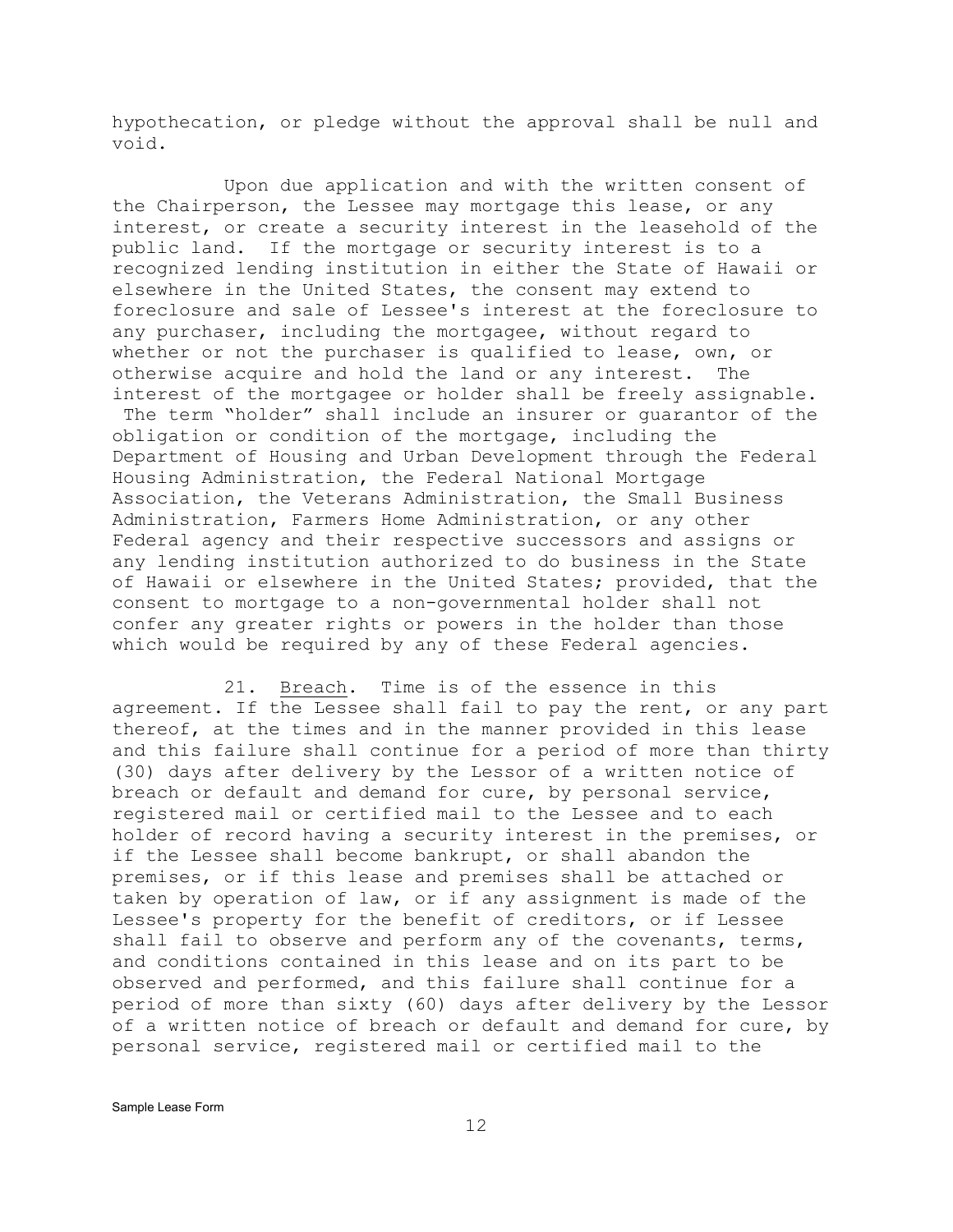Lessee at its last known address and to each holder of record having a security interest in the premises, the Lessor may, subject to the provisions of Section 171-21, Hawaii Revised Statutes, at once re-enter the premises, or any part, and upon or without the entry, at its option, terminate this lease without prejudice to any other remedy or right of action for arrears of rent or for any preceding or other breach of contract; and in the event of termination, at the option of the Lessor, all buildings and improvements shall remain and become the property of the Lessor or shall be removed by Lessee; furthermore, Lessor shall retain all rent paid in advance to be applied to any damages.

22. Right of holder of record of a security interest. In the event the Lessor seeks to forfeit the privilege, interest, or estate created by this lease, each recorded holder of a security interest may, at its option, cure or remedy the default or breach of rent payment within thirty (30) days or any other default or breach within sixty (60) days, from the date of receipt of the Lessor's notice, or within an additional period allowed by Lessor for good cause, and add the cost to the mortgage debt and the lien of the mortgage. Upon failure of the holder to exercise its option, the Lessor may: (a) pay to the holder from any moneys at its disposal, including the special land and development fund, the amount of the mortgage debt, together with interest and penalties, and secure an assignment of the debt and mortgage from the holder or if ownership of the privilege, interest, or estate shall have vested in the holder by way of foreclosure, or action in lieu thereof, the Lessor shall be entitled to the conveyance of the privilege, interest, or estate upon payment to the holder of the amount of the mortgage debt, including interest and penalties, and all reasonable expenses incurred by the holder in connection with the foreclosure and preservation of its security interest, less appropriate credits, including income received from the privilege, interest, or estate subsequent to the foreclosure; or (b) if the property cannot be reasonably reassigned without loss to the State, then terminate the outstanding privilege, interest, or estate without prejudice to any other right or remedy for arrears of rent or for any preceding or other breach or default and use its best efforts to redispose of the affected land to a qualified and responsible person free and clear of the mortgage and the debt secured; provided that a reasonable delay by the Lessor in instituting or prosecuting its rights or remedies shall not operate as a waiver of these rights or to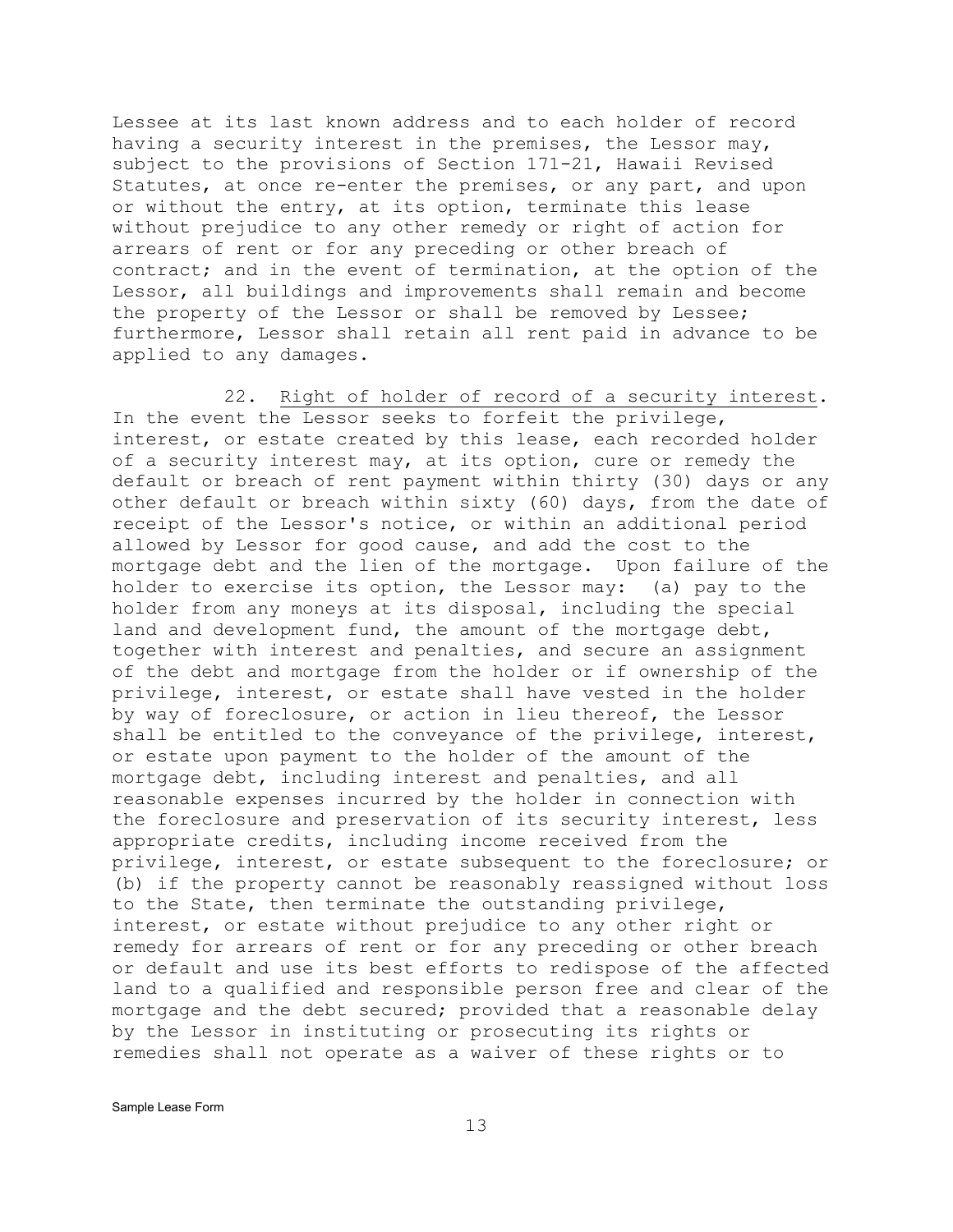deprive it of a remedy when it may still otherwise hope to resolve the problems created by the breach or default. The proceeds of any redisposition shall be applied, first, to reimburse the Lessor for costs and expenses in connection with the redisposition; second, to discharge in full any unpaid purchase price or other indebtedness owing the Lessor in connection with the privilege, interest, or estate terminated; third, to the mortgagee to the extent of the value received by the State upon redisposition which exceeds the fair market lease value of the land as previously determined by the State's appraiser; and fourth, to the owner of the privilege, interest, or estate.

23. Condemnation. If at any time, during the term of this lease, any portion of the premises should be condemned, or required for public purposes by any county or city and county, the rent shall be reduced in proportion to the value of the portion of the premises condemned. The Lessee shall be entitled to receive from the condemning authority (a) the value of growing crops, if any, which Lessee is not permitted to harvest and (b) the proportionate value of the Lessee's permanent improvements so taken in the proportion that it bears to the unexpired term of the lease; provided, that the Lessee may, in the alternative, remove and relocate its improvements to the remainder of the premises occupied by the Lessee. The Lessee shall not by reason of the condemnation be entitled to any claim against the Lessor for condemnation or indemnity for leasehold interest and all compensation payable or to be paid for or on account of the leasehold interest by reason of the condemnation shall be payable to and be the sole property of the Lessor. The foregoing rights of the Lessee shall not be exclusive of any other to which Lessee may be entitled by law. Where the portion taken renders the remainder unsuitable for the use or uses for which the premises were leased, the Lessee shall have the option to surrender this lease and be discharged and relieved from any further liability; provided, that Lessee may remove the permanent improvements constructed, erected and placed by it within any reasonable period allowed by the Lessor.

24. Right to enter. The Lessor or the County and their agents or representatives shall have the right to enter and cross any portion of the premises for the purpose of performing any public or official duties; provided, however, in the exercise of these rights, the Lessor or the County shall not interfere unreasonably with the Lessee or Lessee's use and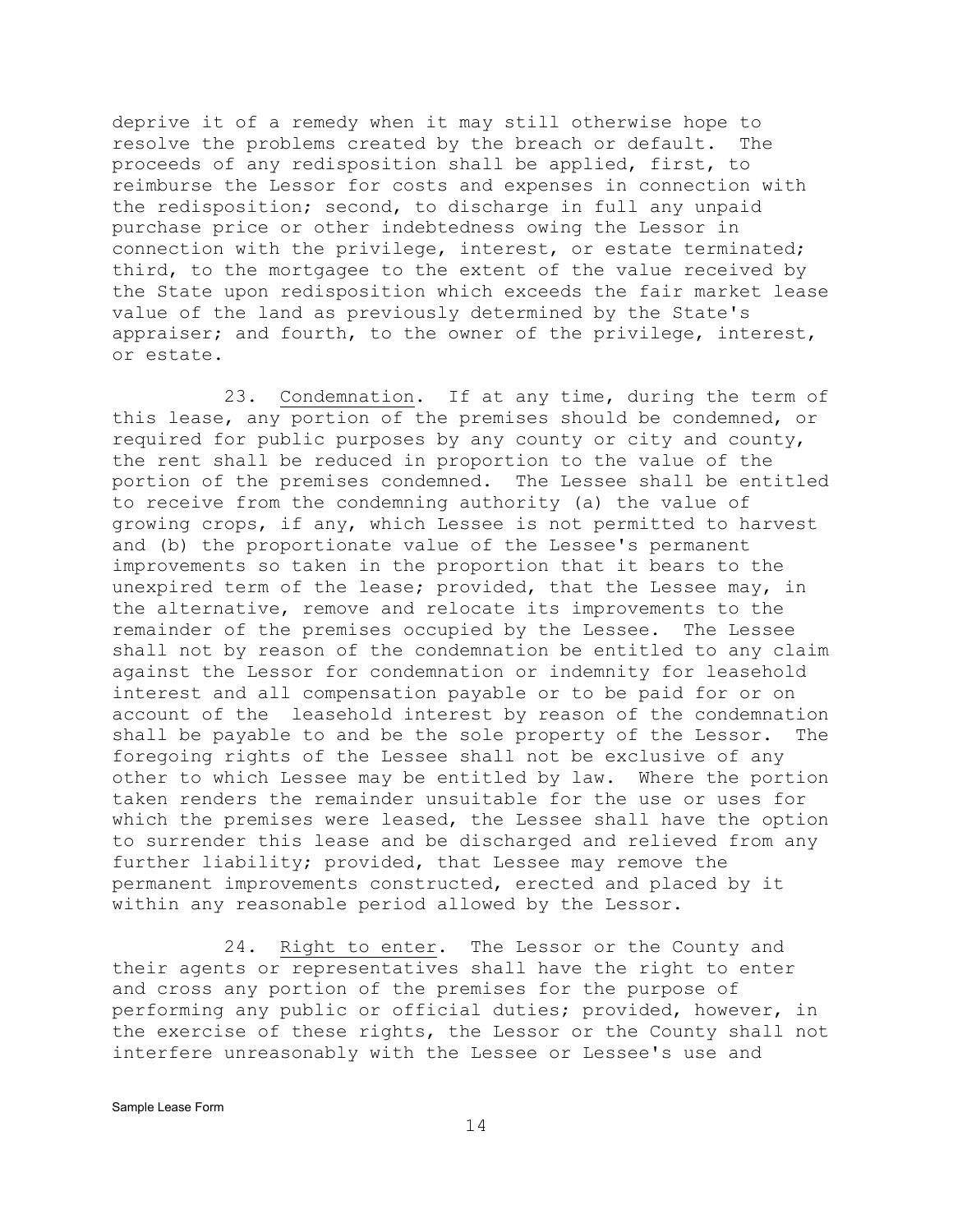enjoyment of the premises.

25. Inspection by prospective bidders. The Lessor shall have the right to authorize any person or persons to enter upon and inspect the premises at all reasonable times following a published notice for its proposed disposition for purposes of informing and apprising that person or persons of the condition of the premises preparatory to the proposed disposition; provided, however, that any entry and inspection shall be conducted during reasonable hours after notice to enter is first given to the Lessee, and shall, if the Lessee so requires, be made in the company of the Lessee or designated agents of the Lessee; provided, further, that no authorization shall be given more than two years before the expiration of the term of this lease.

26. Acceptance of rent not a waiver. The acceptance of rent by the Lessor shall not be deemed a waiver of any breach by the Lessee of any term, covenant, or condition of this lease, nor of the Lessor's right of re-entry for breach of covenant, nor of the Lessor's right to declare and enforce a forfeiture for any breach, and the failure of the Lessor to insist upon strict performance of any term, covenant, or condition, or to exercise any option conferred, in any one or more instances, shall not be construed as a waiver or relinquishment of any term, covenant, condition, or option.

27. Extension of time. Notwithstanding any provision contained in this lease, when applicable, the Board may for good cause shown, allow additional time beyond the time or times specified in this lease for the Lessee to comply, observe, and perform any of the lease terms, conditions, and covenants.

28. Justification of sureties. Any bonds required by this lease shall be supported by the obligation of a corporate surety organized for the purpose of being a surety and qualified to do business in the State of Hawaii, or by not less than two personal sureties, corporate or individual, for which justifications shall be filed as provided in Section 78-20, Hawaii Revised Statutes; provided, however, the Lessee may furnish a bond in like amount, conditioned as aforesaid, executed by it alone as obligor, if, in lieu of any surety or sureties, it shall also furnish and at all times thereafter keep and maintain on deposit with the Lessor security in certified checks, certificates of deposit (payable on demand or after a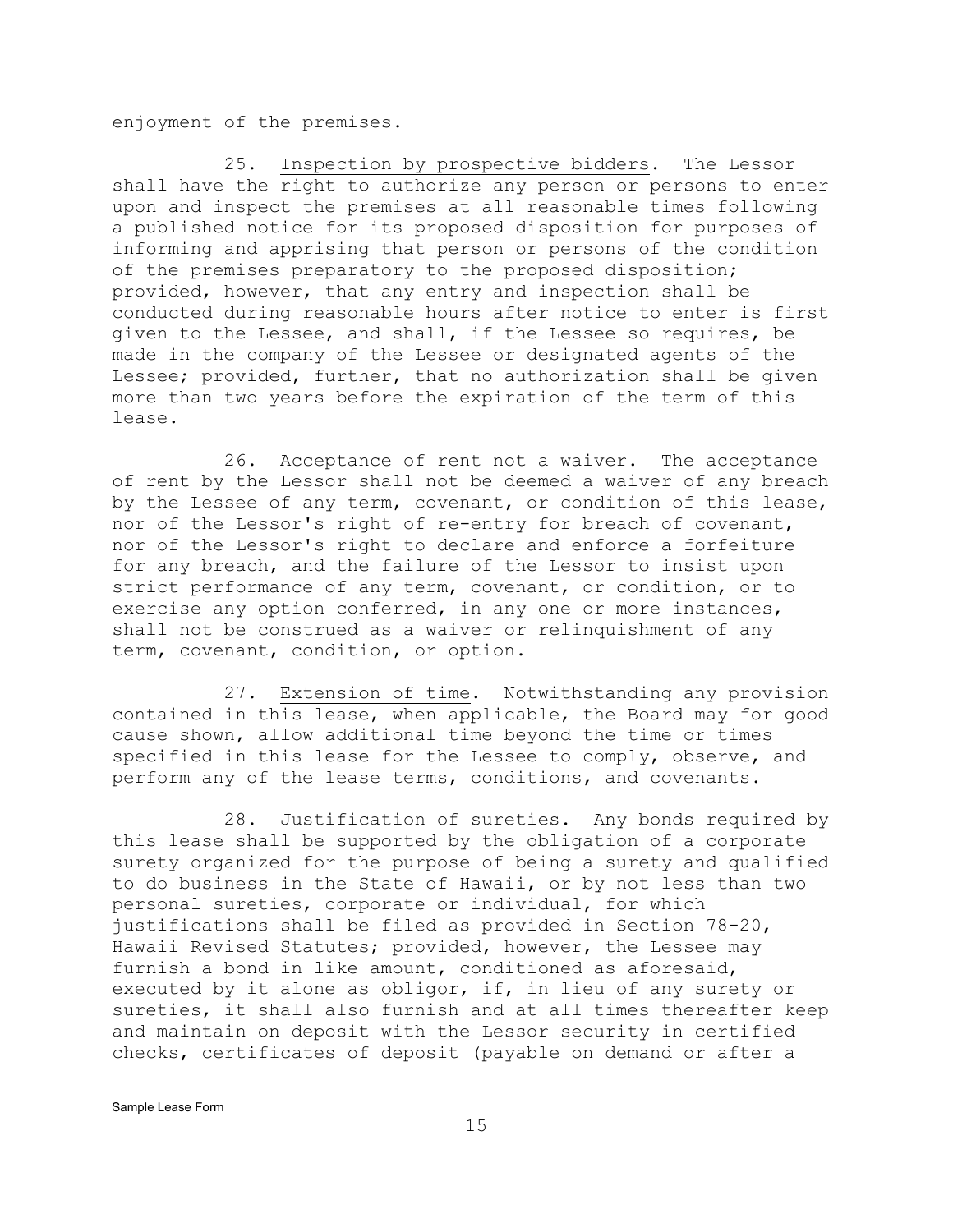period the Lessor may stipulate), bonds, stocks or other negotiable securities properly endorsed, or execute and deliver to the Lessor a deed or deeds of trust of real property, all of a character which is satisfactory to Lessor and valued in the aggregate at not less than the principal amount of the bond. It is agreed that the value of any securities which may be accepted and at any time thereafter held by the Lessor shall be determined by the Lessor, and that the Lessee may, with the approval of the Lessor, exchange other securities or money for any of the deposited securities if in the judgment of the Lessor the substitute securities or money shall be at least equal in value to those withdrawn. It is further agreed that substitution of sureties or the substitution of a deposit of security for the obligation of a surety or sureties may be made by the Lessee, but only upon the written consent of the Lessor and that until this consent is granted, which shall be discretionary with the Lessor, no surety shall be released or relieved from any obligation.

29. Waiver, modification, reimposition of bond and liability insurance provisions. Upon substantial compliance by the Lessee with the terms, covenants, and conditions contained in this lease on its part to be observed or performed, the Lessor at its discretion may in writing, waive or suspend the performance bond or improvement bond requirements or both or may, in writing, modify the particular bond(s) or liability insurance requirements by reducing its amount; provided, however, that the Lessor reserves the right to reactivate the bonds or reimpose the bond(s) or liability insurance in and to their original tenor and form at any time throughout the term of this lease.

30. Quiet enjoyment. The Lessor covenants and agrees with the Lessee that upon payment of the rent at the times and in the manner provided and the observance and performance of these covenants, terms, and conditions on the part of the Lessee to be observed and performed, the Lessee shall and may have, hold, possess, and enjoy the premises for the term of the lease, without hindrance or interruption by the Lessor or any other person or persons lawfully claiming by, through, or under it.

31. Surrender. The Lessee shall, at the end of the term or other sooner termination of this lease, peaceably deliver unto the Lessor possession of the premises in a clean and orderly condition, together with all improvements existing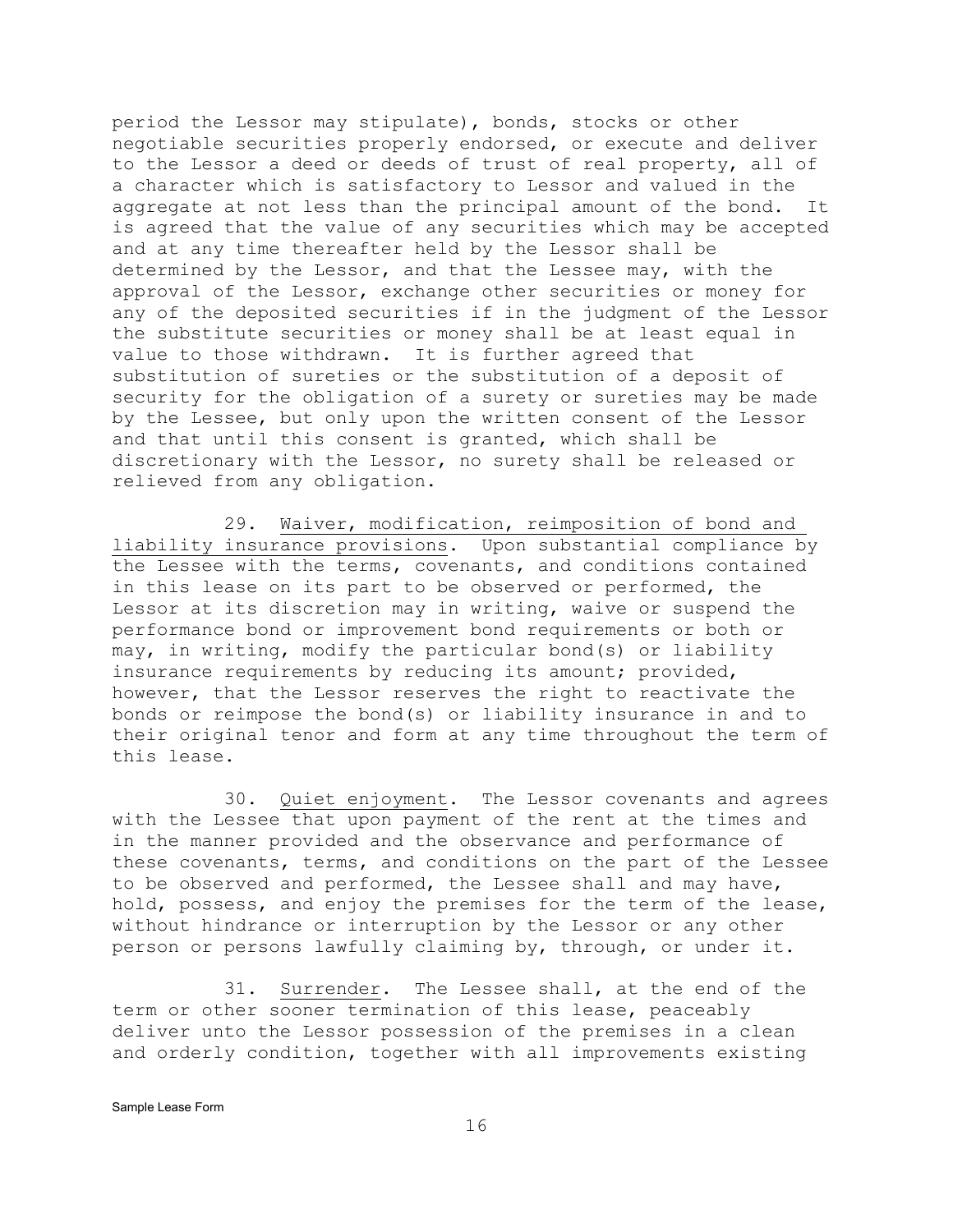or constructed thereon or Lessee shall remove such improvements, at the option of the Lessor. Furthermore, upon the expiration, termination, or revocation of this lease, should the Lessee fail to remove any and all of Lessee's personal property from the premises, after notice thereof, the Lessor may remove any and all personal property from the premises and either deem the property abandoned and dispose of the property or place the property in storage at the cost and expense of Lessee, and the Lessee does agree to pay all costs and expenses for disposal, removal, or storage of the personal property. This provision shall survive the termination of the lease.

32. Non-warranty. The Lessor does not warrant the conditions of the premises, as the same are being leased as is.

33. Hazardous materials. Lessee shall not cause or permit the escape, disposal or release of any hazardous materials except as permitted by law. Lessee shall not allow the storage or use of such materials in any manner not sanctioned by law or by the highest standards prevailing in the industry for the storage and use of such materials, nor allow to be brought onto the premises any such materials except to use in the ordinary course of Lessee's business, and then only after written notice is given to Lessor of the identity of such materials and upon Lessor's consent which consent may be withheld at Lessor's sole and absolute discretion. If any lender or governmental agency shall ever require testing to ascertain whether or not there has been any release of hazardous materials by Lessee, then the Lessee shall be responsible for the reasonable costs thereof. In addition, Lessee shall execute affidavits, representations and the like from time to time at Lessor's request concerning Lessee's best knowledge and belief regarding the presence of hazardous materials on the premises placed or released by Lessee.

Lessee agrees to release, indemnify, defend, and hold Lessor harmless, from any damages and claims resulting from the release of hazardous materials on the premises occurring while Lessee is in possession, or elsewhere if caused by Lessee or persons acting under Lessee. These covenants shall survive the expiration or earlier termination of the lease.

For the purpose of this lease "hazardous material" shall mean any pollutant, toxic substance, hazardous waste, hazardous material, hazardous substance, or oil as defined in or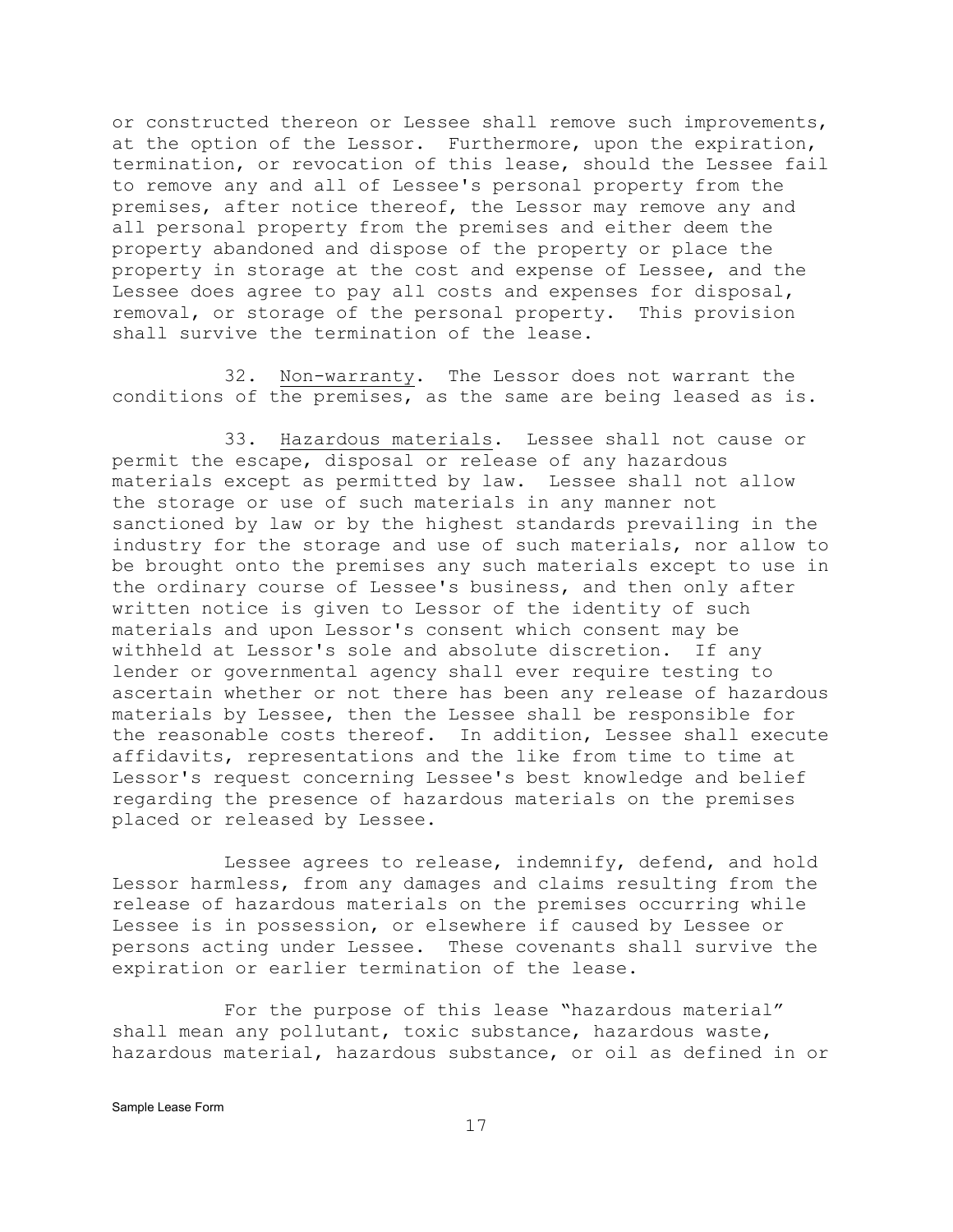pursuant to the Resource Conservation and Recovery Act, as amended, the Comprehensive Environmental Response, Compensation, and Liability Act, as amended, the Federal Clean Water Act, or any other federal, state, or local environmental law, regulation, ordinance, rule, or by-law, whether existing as of the date hereof, previously enforced, or subsequently enacted.

34. Hawaii law. This lease shall be construed, interpreted, and governed by the laws of the State of Hawaii.

35. Exhibits - Incorporation in lease. All exhibits referred to are attached to this lease and hereby are deemed incorporated by reference.

36. Headings. The article and paragraph headings herein are inserted only for convenience and reference and shall in no way define, describe or limit the scope or intent of any provision of this lease.

37. Partial invalidity. If any term, provision, covenant or condition of this lease should be held to be invalid, void or unenforceable, the remainder of this lease shall continue in full force and effect and shall in no way be affected, impaired or invalidated thereby.

38. Time is of the essence. Time is of the essence in all provisions of this lease.

39. Historic preservation. In the event any historic properties or burial sites, as defined in section 6E-2, Hawaii Revised Statutes, are found on the premises, the Lessee and the Lessee's agents, employees and representatives shall immediately stop all land utilization or work or both and contact the Historic Preservation Office in compliance with chapter 6E, Hawaii Revised Statutes.

## SPECIAL CONDITIONS

41. Improvements. The Lessee shall, at its own cost

j.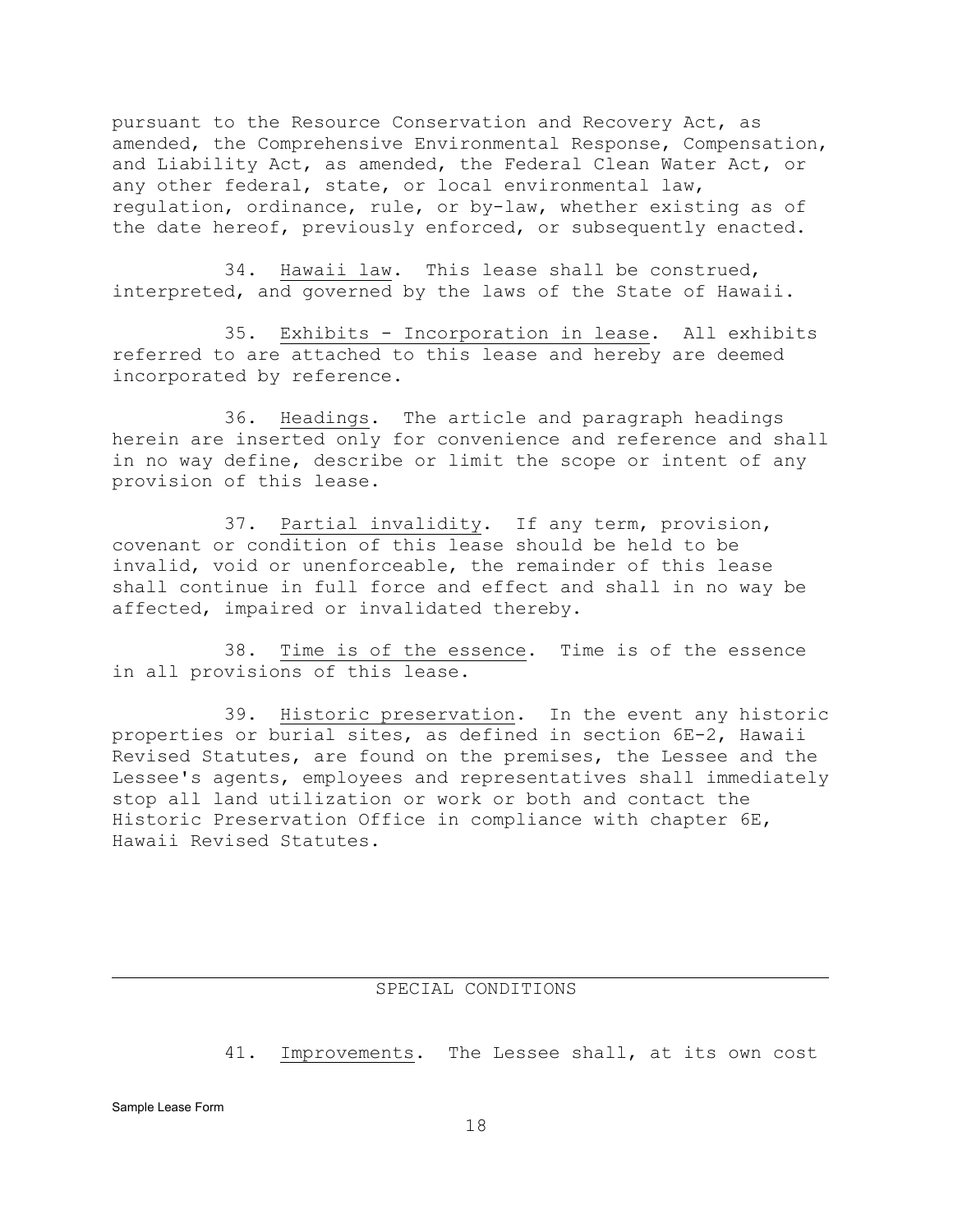and expense, within ( ) years as of the date of lease commencement, complete the construction of

, at a cost of not less than

j. j.

 DOLLARS (\$ ) ("Building Requirement"), in accordance with plans and specifications submitted by the Lessee to and approved in writing by the Chairperson and in full compliance with all applicable laws, ordinances, rules and regulations.

42. Bond, improvement. The Lessee, upon submittal and written approval of the construction plan shall within sixty (60) days procure and deposit with the Lessor a surety bond, acceptable to the Chairperson, in an amount equal to the cost of construction of the Building Requirement, but in no event shall the amount be less than  $\frac{1}{100}$ ), which bond shall name the State as obligee, conditioned upon the faithful observance and performance of the Building Requirement contained in this lease, the completion of the Building Requirement on or before the specified date of completion free from all liens and claims, and that the Lessee shall release, indemnify, defend, and hold the State harmless from all liens, suits, actions or damages arising out of, caused from or attributable to the work performed pursuant to the Building Requirement.

43. Fire and extended coverage insurance. The Lessee, at its cost and expense, shall procure and maintain at all times during the term of this lease, fire and extended coverage insurance with an insurance company(s) licensed to do business in the State of Hawaii, insuring all buildings and improvements erected on the leased land in the joint names of Lessor and Lessee, with the standard mortgage clause for Mortgagee, if any, as their interest may appear, in an amount equal to the replacement cost of the facilities, and shall pay the premiums at the time and place required under the policy.

In the event of total or partial loss, any proceeds derived from the policy(s) shall be used by the Lessee for rebuilding, repairing, or otherwise reinstating the same buildings in a good and substantial manner according to plans and specifications approved in writing by the Board; provided, however, that with the approval of the Lessor, the Lessee may instead surrender this lease and pay the balance owing on any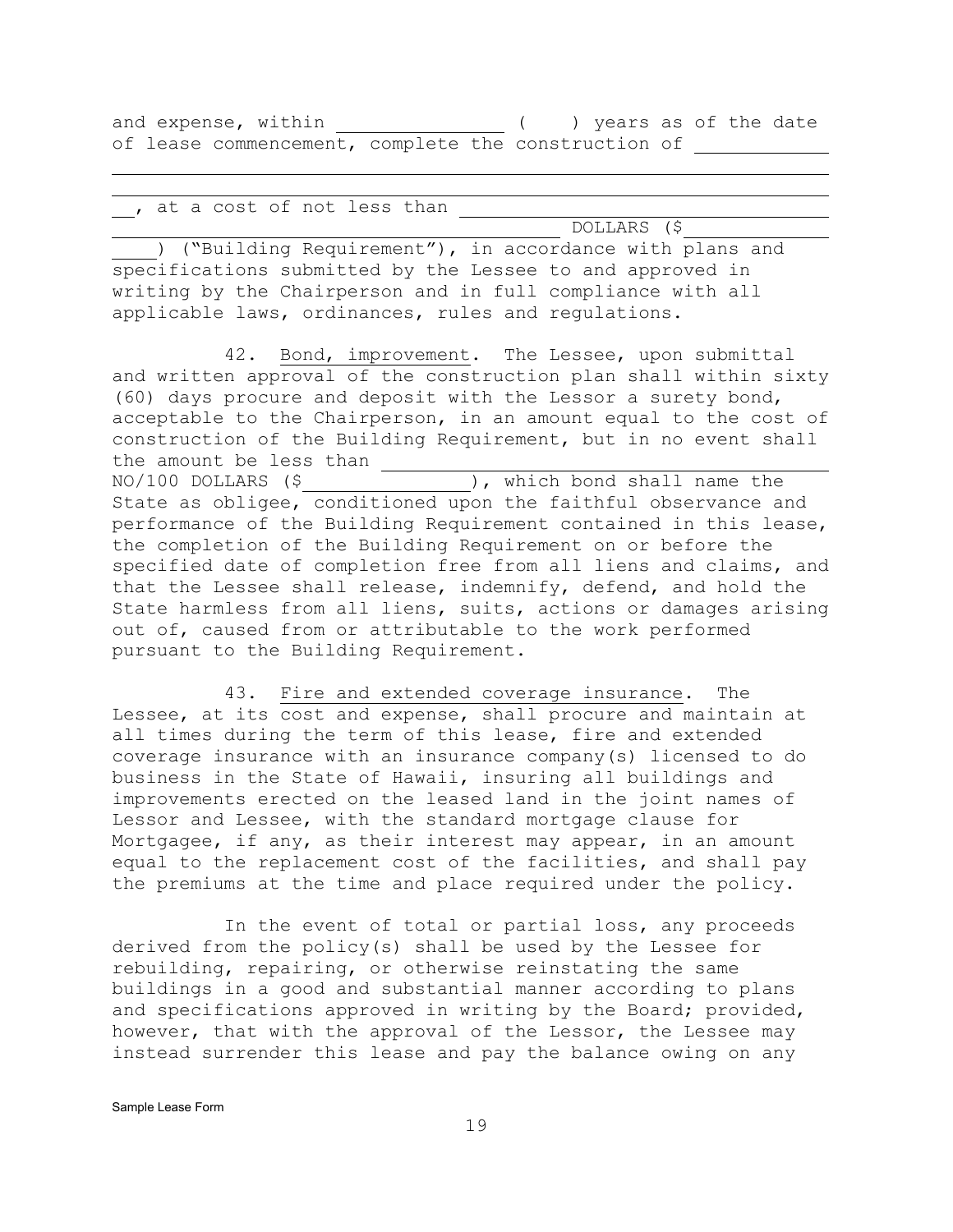mortgage. Upon surrender of the lease, the Lessee shall then receive that portion of the insurance proceeds which the unexpired term of this lease, at the time of the loss or damage, bears to the whole of the term, with the Lessor to be paid the balance of the proceeds.

The Lessee shall furnish the Lessor on or before the commencement date of this lease, a policy or other documentation required by the Lessor showing the policy(s) or other documentation required by the Lessor to be in full force and effect and shall furnish a like policy or other documentation required by the Lessor upon each renewal of the policy(s). Each policy(s) or other documentation required by the Lessor shall contain or be accompanied by an assurance of the insurer not to cancel the insurance, limit the scope of the coverage, or fail or refuse to renew the policy(s) until after thirty (30) days written notice has been given to the Lessor.

All rights or claims of subrogation against the State of Hawaii, its officers, employees, and agents are waived.

44. Environmental regulations. Lessee shall comply with all applicable federal, state and county environmental impact regulations, including but not limited to chapter 343, Hawaii Revised Statutes, as amended, and regulations governing historic preservation.

45. Phase I environmental site assessment. Prior to termination or revocation of the subject lease or the assignment of the leasehold, Lessee shall conduct a Phase I environmental site assessment and conduct a complete abatement and disposal, if necessary, satisfactory to the standards required by the Federal Environmental Protection Agency, the Department of Health, and the Department of Land and Natural Resources. Failure to comply with the provisions of this paragraph shall not extend the term of this lease or automatically prevent termination or revocation of the lease. The Board, at its sole option, may refuse to approve termination, revocation, or assignment unless this evaluation and abatement provision has been performed. In addition or in the alternative, the Board may, at its sole option if Lessee does not do so, arrange for performance of the provisions of this paragraph, all costs and expenses of such performance to be charged to and paid by Lessee. \_\_\_\_\_\_\_\_\_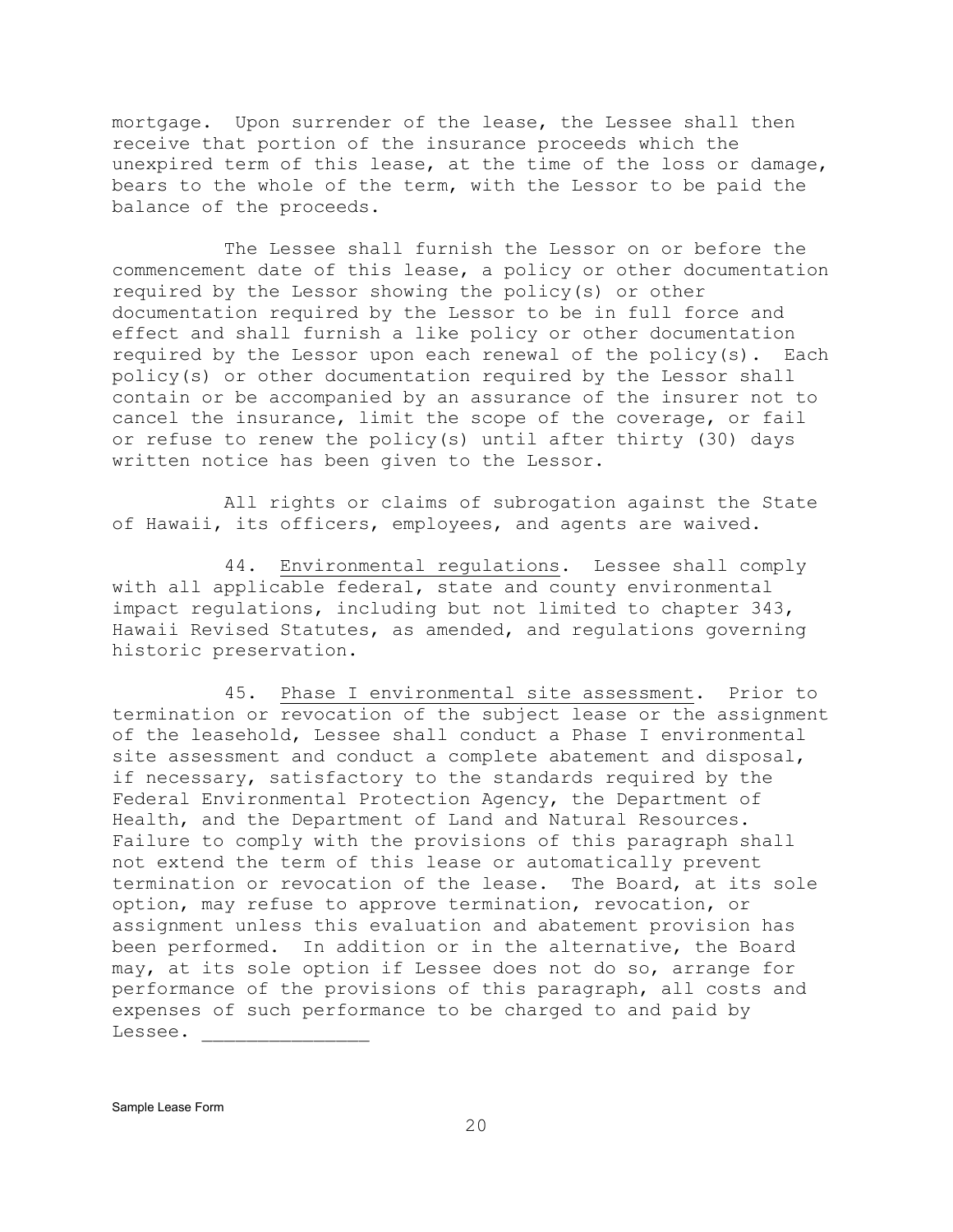#### Definitions.

j.

1. The use of any gender shall include all genders, and if there is more than one lessee, then all words used in the singular shall extend to and include the plural.

2. As used in this lease, unless clearly repugnant to the context:

(a) "Chairperson" means the Chairperson of the Board of Land and Natural Resources of the State of Hawaii or his successor.

(b) "Lessee" means and includes the Lessee, its officers, employees, invitees, successors or permitted assigns.

(c) "Holder of record of a security interest" means a person who is the owner or possessor of a security interest in the land leased and who has filed with the Department of Land and Natural Resources and with the Bureau of Conveyances of the State of Hawaii a copy of this interest.

(d) "Premises" means the land leased and all buildings and improvements now or hereinafter constructed and installed on the land leased.

(e) "Waste" includes, but is not limited to, (1) permitting the premises, or any portion, to become unduly eroded or failure to take proper precautions or make reasonable effort to prevent or correct the erosion; (2) permitting a substantial increase in noxious weeds in uncultivated portions of the premises; and (3) failure to employ all of the usable portions of the premises.

(f) "Days" shall mean calendar days, unless otherwise specified.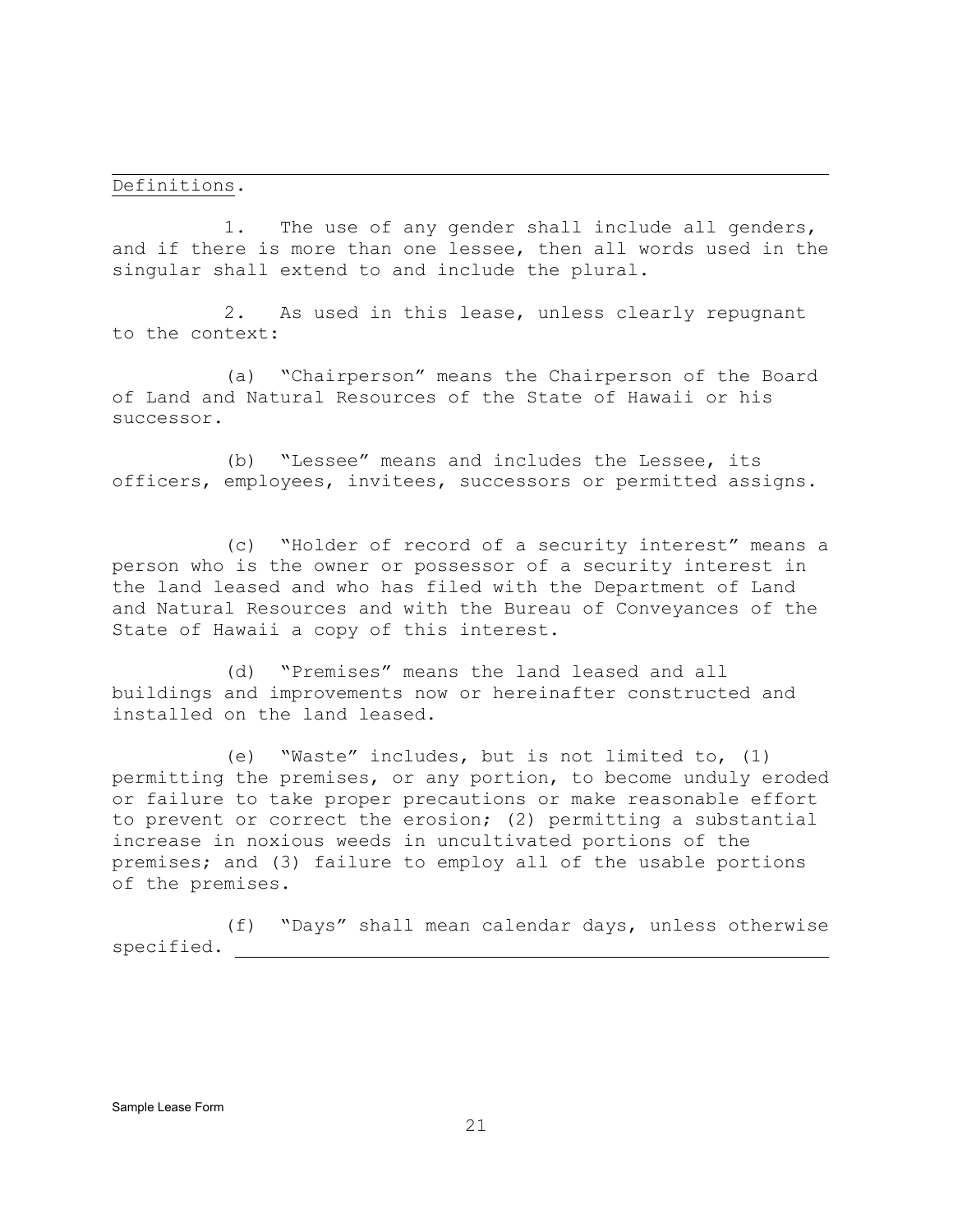j. IN WITNESS WHEREOF, the STATE OF HAWAII, by its Board of Land and Natural Resources, has caused the seal of the Department of Land and Natural Resources to be hereunto affixed and the parties hereto have caused these presents to be executed the day, month and year first above written.

STATE OF HAWAII

Approved by the Board By By BY BUZANNE D. CASE of Land and Natural Resources at its meeting Chairperson<br>
held on 
in Example Board of Land and held on  $\qquad \qquad \qquad$ .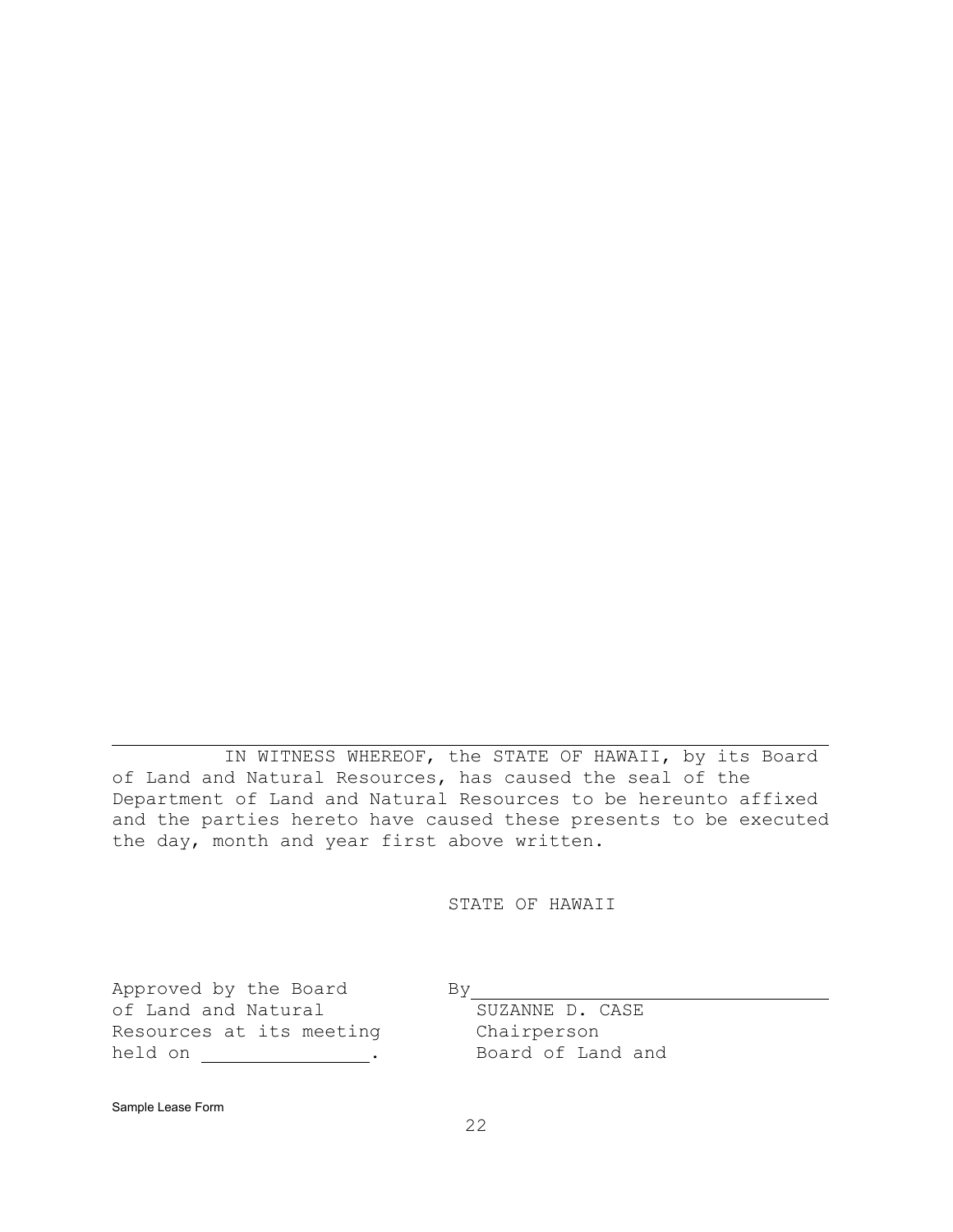Natural Resources

j.

j.

LESSOR

LESSEE

APPROVED AS TO FORM:

j.

\_\_\_\_\_\_\_\_\_\_\_\_\_\_\_\_\_\_\_\_\_ Deputy Attorney General

Dated: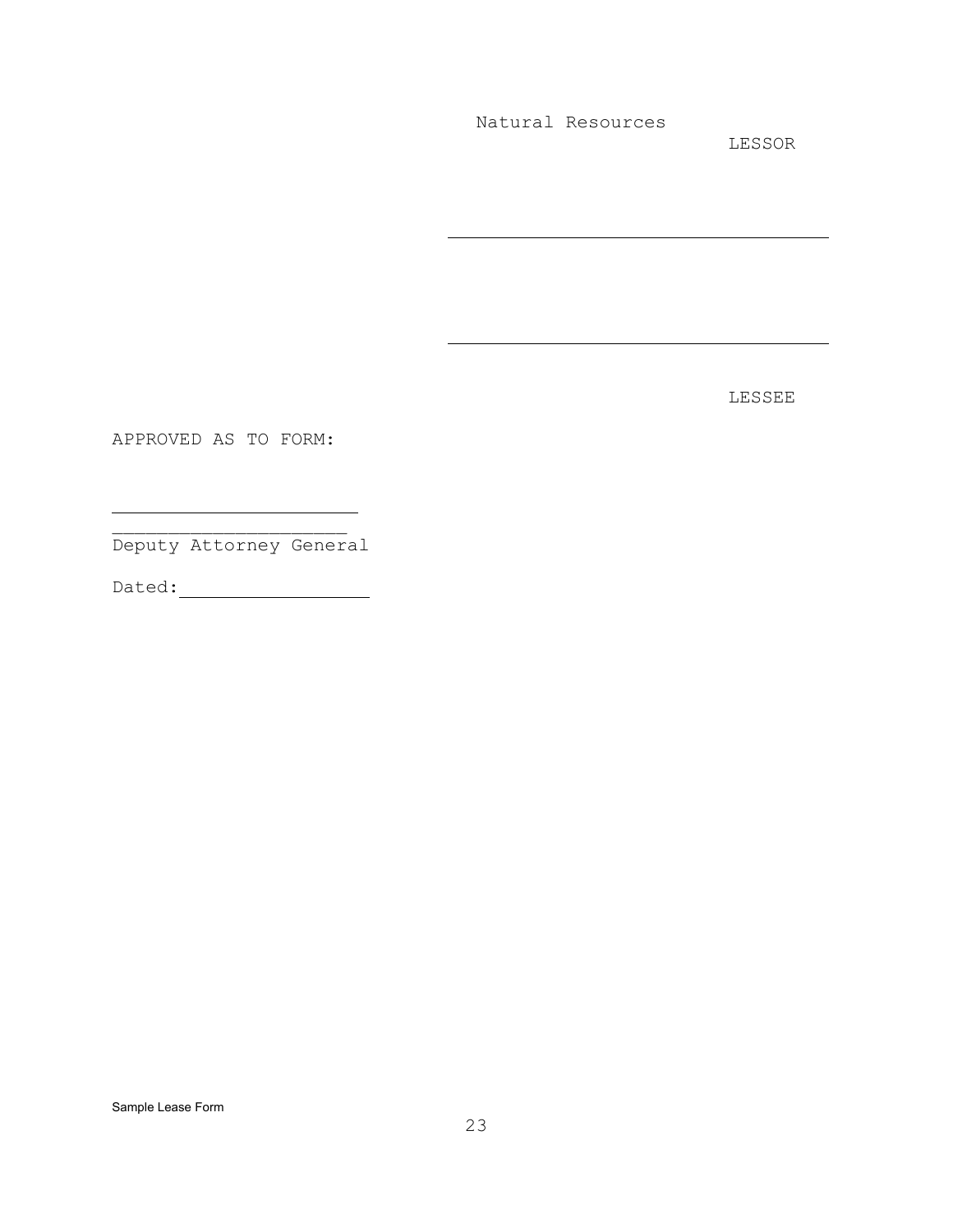STATE OF HAWAII  $)$ ) SS. COUNTY OF  $)$ On this <u>each</u> day of <u>containing</u>, 20 , before me personally appeared <u>and</u> the set of the set of the set of the set of the set of the set of the set of the set of the set of the set of the set of the set of the set of the set of the set of the set of the set of the set o *i* to me known to be the person(s) described in and who executed the foregoing instrument and acknowledged that executed the same as free act and deed.

j.

j.

Notary Public, State of Hawaii

My commission expires:

| STATE<br>∩F<br>HAWATT                                            |        | SS. |                                                 |
|------------------------------------------------------------------|--------|-----|-------------------------------------------------|
| COUNTY OF                                                        |        |     |                                                 |
| On this                                                          | day of |     | 20                                              |
| before me appeared                                               |        |     |                                                 |
| and                                                              |        |     | to me                                           |
| personally known, who, being by me duly sworn, did say that they |        |     |                                                 |
| are the                                                          |        |     |                                                 |
|                                                                  | and    |     |                                                 |
| respectively of                                                  |        |     |                                                 |
| , a Hawaii corporation, and that said instrument was signed in   |        |     |                                                 |
| behalf of said corporation by authority of its Board of          |        |     |                                                 |
| Directors, and the said                                          |        |     | and                                             |
|                                                                  |        |     | acknowledged said instrument to be the free act |
| and deed of said corporation.                                    |        |     |                                                 |

Notary Public, State of Hawaii

j.